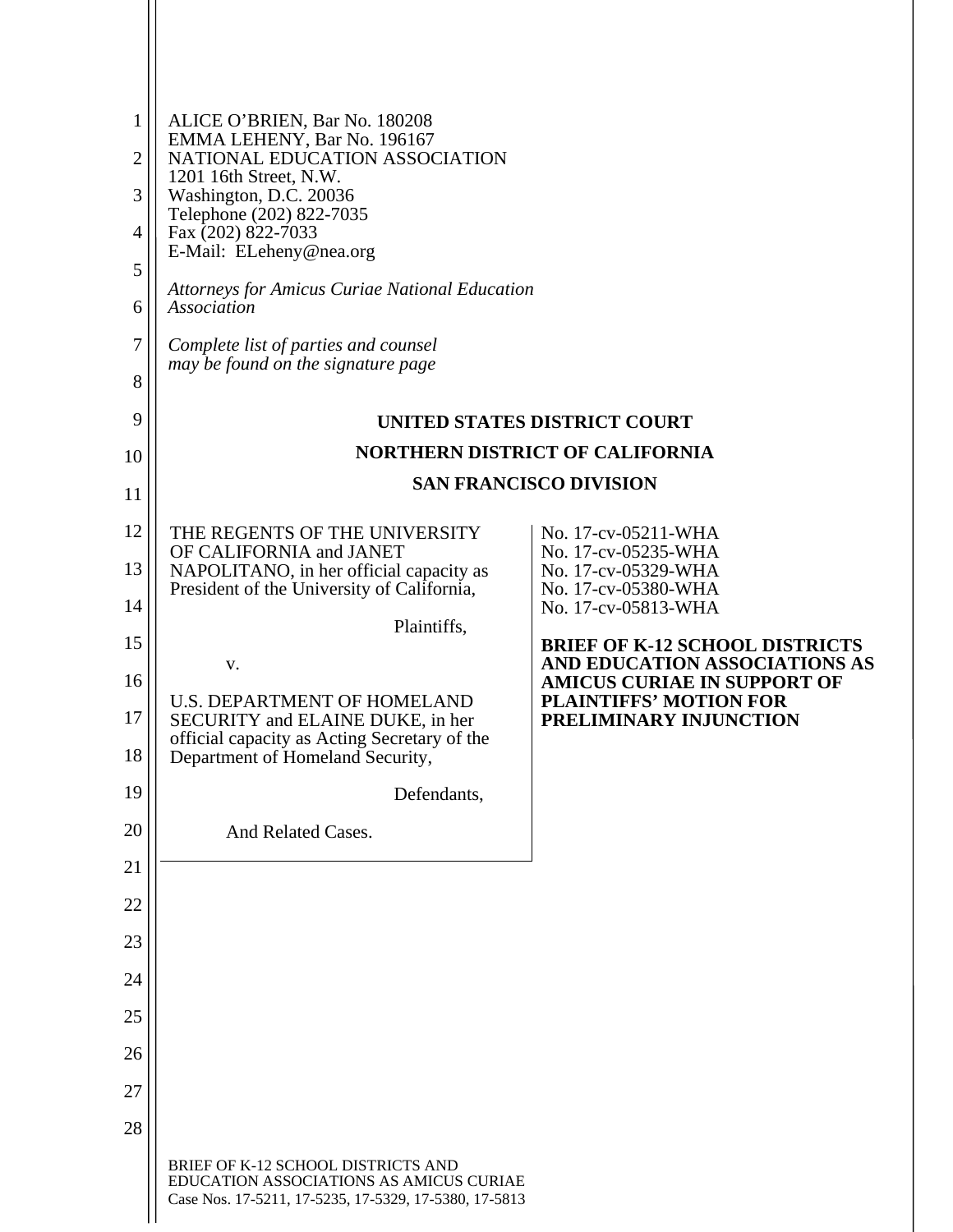| 1              | <b>TABLE OF CONTENTS</b> |                                                              |                                                                                                                                        |  |  |
|----------------|--------------------------|--------------------------------------------------------------|----------------------------------------------------------------------------------------------------------------------------------------|--|--|
| $\overline{2}$ |                          |                                                              |                                                                                                                                        |  |  |
| 3              |                          |                                                              |                                                                                                                                        |  |  |
| $\overline{4}$ | I.                       |                                                              |                                                                                                                                        |  |  |
| 5              | II.                      | Students Have Embraced Opportunities Provided by DACA,       |                                                                                                                                        |  |  |
| 6              |                          | Deepened their Engagement at School, and Pursued Educational |                                                                                                                                        |  |  |
| 7<br>8         | Ш.                       |                                                              | Rescinding DACA Will Significantly Harm California Public                                                                              |  |  |
| 9              |                          | A.                                                           | Terminating DACA traumatizes schoolchildren and                                                                                        |  |  |
| 10<br>11       |                          | <b>B.</b>                                                    | The loss of DACA will worsen already severe teacher                                                                                    |  |  |
| 12<br>13       |                          | $C$ .                                                        | Ending DACA will hamper vital efforts to diversify the                                                                                 |  |  |
| 14<br>15       | IV.                      |                                                              | DHS Entirely Failed to Consider the Promotion of Education, a<br>Core Element of the DACA Program, When It Decided to Rescind          |  |  |
| 16             | V.                       |                                                              |                                                                                                                                        |  |  |
| 17             |                          |                                                              |                                                                                                                                        |  |  |
| 18             |                          |                                                              |                                                                                                                                        |  |  |
| 19             |                          |                                                              |                                                                                                                                        |  |  |
| 20             |                          |                                                              |                                                                                                                                        |  |  |
| 21             |                          |                                                              |                                                                                                                                        |  |  |
| 22             |                          |                                                              |                                                                                                                                        |  |  |
| 23             |                          |                                                              |                                                                                                                                        |  |  |
| 24             |                          |                                                              |                                                                                                                                        |  |  |
| 25             |                          |                                                              |                                                                                                                                        |  |  |
| 26             |                          |                                                              |                                                                                                                                        |  |  |
| 27             |                          |                                                              |                                                                                                                                        |  |  |
| 28             |                          |                                                              |                                                                                                                                        |  |  |
|                |                          |                                                              | BRIEF OF K-12 SCHOOL DISTRICTS AND<br>EDUCATION ASSOCIATIONS AS AMICUS CURIAE<br>Case Nos. 17-5211, 17-5235, 17-5329, 17-5380, 17-5813 |  |  |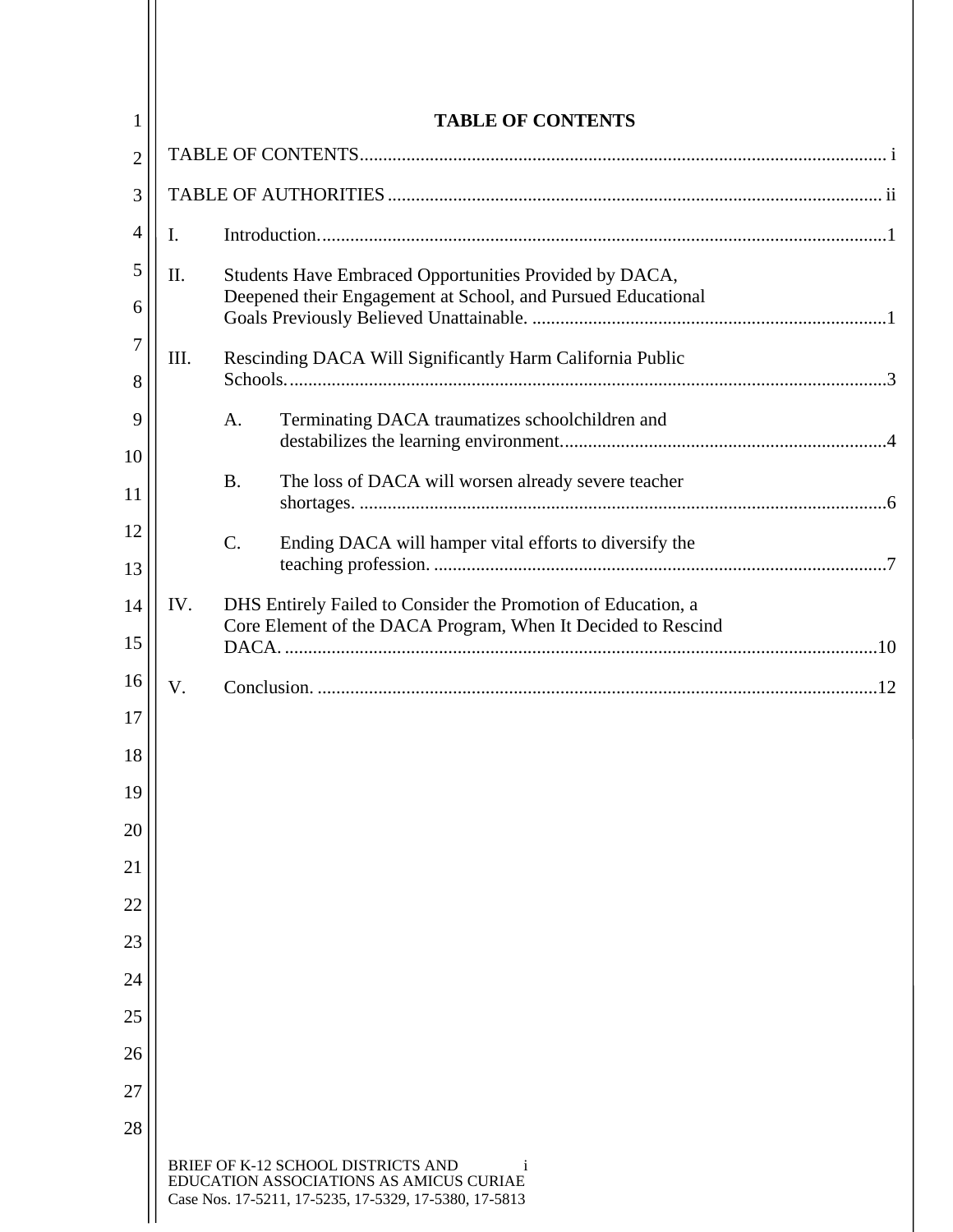| $\mathbf{1}$        | <b>TABLE OF AUTHORITIES</b>                                                                                                                                                                                      |
|---------------------|------------------------------------------------------------------------------------------------------------------------------------------------------------------------------------------------------------------|
| $\overline{2}$      | <b>Cases</b>                                                                                                                                                                                                     |
| 3                   |                                                                                                                                                                                                                  |
| $\overline{4}$      | Motor Vehicle Manufacturers Assocation of U.S., Inc. v. State Farm Mutual                                                                                                                                        |
| 5                   | Organized Village of Kake v. U.S. Department of Agriculture, 795 F.3d 956                                                                                                                                        |
| 6<br>$\overline{7}$ | <b>Statutes</b>                                                                                                                                                                                                  |
| 8                   |                                                                                                                                                                                                                  |
| 9                   |                                                                                                                                                                                                                  |
| 10                  | <b>Other Authorities</b>                                                                                                                                                                                         |
| 11                  | Balingit, Moriah, As DACA winds down, 20,000 educators are in limbo, Wash.                                                                                                                                       |
| 12<br>13            | Campbell, Alexia Fernandez, DACA immigrants are teaching American                                                                                                                                                |
| 14                  | Downer, Jason T., et al., Teacher-child Racial/Ethnic Match Within Pre-<br>Kindergarten Classrooms and Children's Early School Adjustment,                                                                       |
| 15<br>16            | Goldhaber, Dan, et al., The Center for Education Data & Research, University<br>of Washington Bothell, The Theoretical and Empirical Arguments for                                                               |
| 17<br>18            | Gonzales, Roberto G., et al., Taking Giant Leaps Forward: Experiences of a<br>Range of DACA Beneficiaries at the 5-Year Mark, Center for American                                                                |
| 19<br>20<br>21      | Grissom, Jason A., et al., Teacher and Principal Diversity and the<br>Representation of Students of Color in Gifted Programs: Evidence from                                                                      |
| 22                  | Hansen, Michael & Diana Quintero, Teacher diversity gaps hit close to home                                                                                                                                       |
| 23                  | Leal, Fermin, State's Teacher Shortage Hitting 'Alarming Rates' for 2016-17,                                                                                                                                     |
| 24<br>25            | Magaña, Ginette, DACAmented Teachers: Educating and Enriching Their                                                                                                                                              |
| 26<br>27            | Memorandum from Janet Napolitano, Sec'y of DHS, to David Y. Aguilar,<br>Acting Comm'r, CBP, et al., Exercising Prosecutorial Discretion with<br>Respect to Individuals Who Came to the United States as Children |
| 28                  | BRIEF OF K-12 SCHOOL DISTRICTS AND<br>$\overline{\mathbf{u}}$<br>EDUCATION ASSOCIATIONS AS AMICUS CURIAE<br>Case Nos. 17-5211, 17-5235, 17-5329, 17-5380, 17-5813                                                |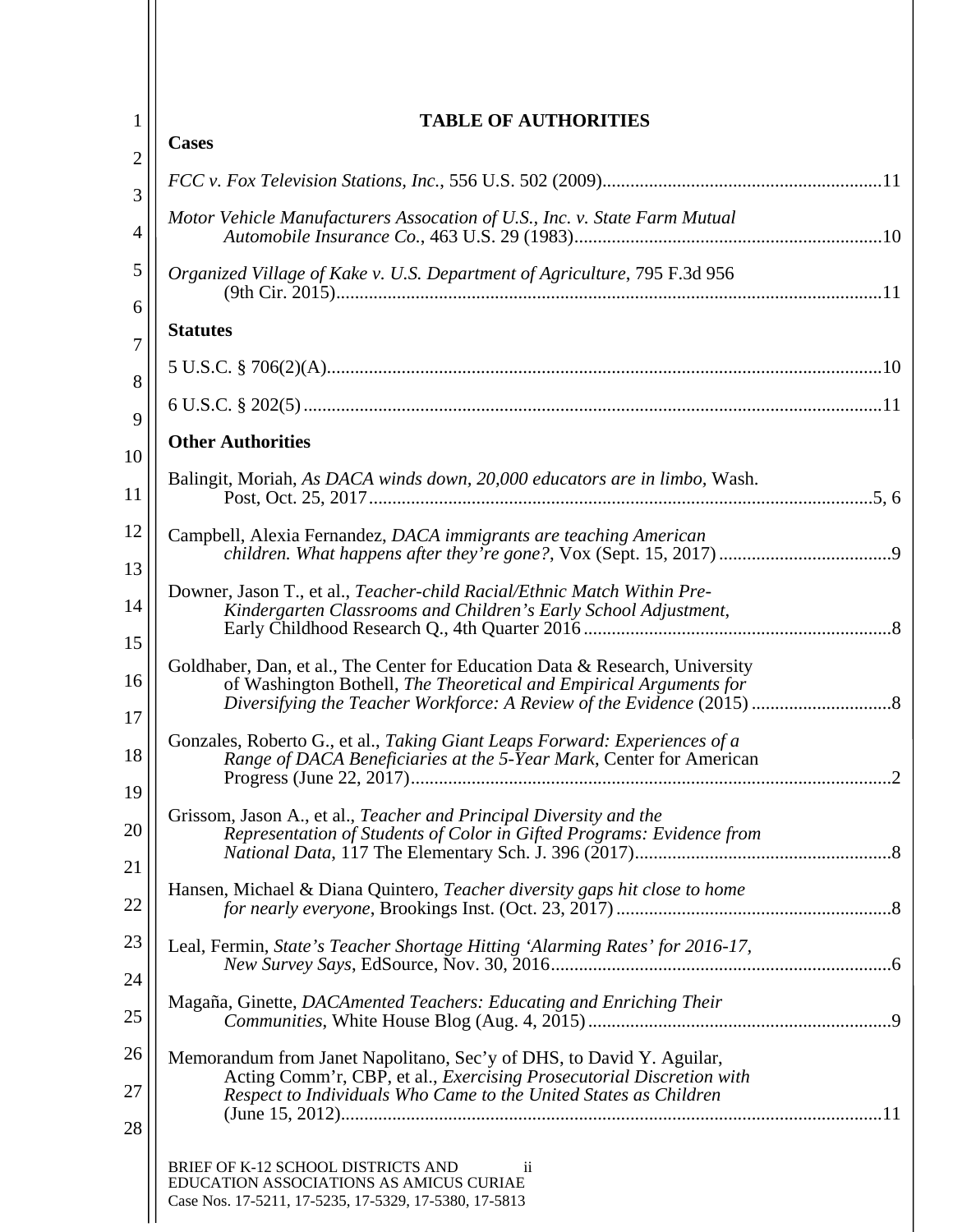| $\mathbf{1}$        | National Scientific Council on the Developing Child, Persistent Fear and<br>Anxiety Can Affect Young Children's Learning and Development      |
|---------------------|-----------------------------------------------------------------------------------------------------------------------------------------------|
| $\overline{2}$      | (Center on the Developing Child, Harv. Univ., Working Paper No. 9,                                                                            |
| 3<br>$\overline{4}$ | Ronfeldt, Matthew, et al., How Teacher Turnover Harms Student Achievement,                                                                    |
|                     |                                                                                                                                               |
| 5<br>6              | Strauss, Valerie, Teacher Shortages Affecting Every State As 2017-18 School                                                                   |
| 7                   | U.S. Citizenship & Immigration Services, Approximate Active DACA                                                                              |
| 8                   | U.S. Department of Education, Office of Planning, Evaluation & Policy                                                                         |
| 9                   | Development, Policy & Program Studies Services, The State of Racial                                                                           |
| 10                  |                                                                                                                                               |
| 11                  |                                                                                                                                               |
| 12                  |                                                                                                                                               |
| 13                  |                                                                                                                                               |
| 14                  |                                                                                                                                               |
| 15                  |                                                                                                                                               |
| 16                  |                                                                                                                                               |
| 17                  |                                                                                                                                               |
| 18                  |                                                                                                                                               |
| 19                  |                                                                                                                                               |
| 20                  |                                                                                                                                               |
| 21                  |                                                                                                                                               |
| 22                  |                                                                                                                                               |
| 23                  |                                                                                                                                               |
| 24                  |                                                                                                                                               |
| 25                  |                                                                                                                                               |
| 26                  |                                                                                                                                               |
| 27                  |                                                                                                                                               |
| 28                  |                                                                                                                                               |
|                     | BRIEF OF K-12 SCHOOL DISTRICTS AND<br>iii<br>EDUCATION ASSOCIATIONS AS AMICUS CURIAE<br>Case Nos. 17-5211, 17-5235, 17-5329, 17-5380, 17-5813 |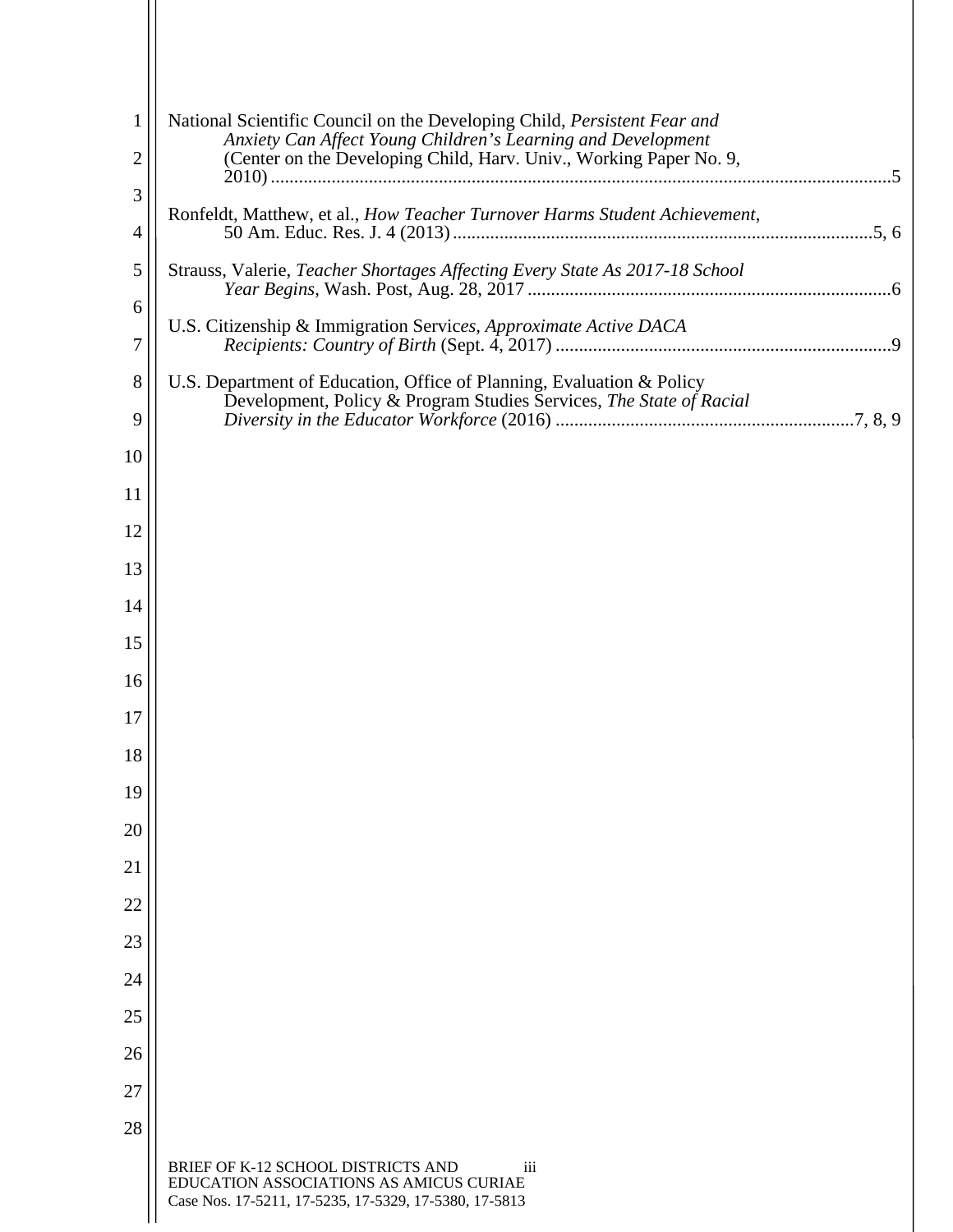# **I. Introduction.**

| $\overline{2}$ | Since its inception in 2012, the Deferred Action for Childhood Arrivals (DACA) program                                                                                                 |  |  |
|----------------|----------------------------------------------------------------------------------------------------------------------------------------------------------------------------------------|--|--|
| 3              | has yielded immeasurable benefits for California primary and secondary schools, their educators,                                                                                       |  |  |
| 4              | and their students. The DACA program has given students, who prior to DACA had only a                                                                                                  |  |  |
| 5              | limited pathway to college and almost no realistic expectation of lawful employment, new hope                                                                                          |  |  |
| 6              | and a reason to strive for academic excellence. Many of these DACA recipients have since                                                                                               |  |  |
| 7              | completed high school and entered four-year colleges and universities. Some have graduated and                                                                                         |  |  |
| 8              | gone on to earn their teaching certifications. These DACA teachers and other school employees                                                                                          |  |  |
| 9              | help fulfill the state's growing need for qualified educators and serve as role models and mentors                                                                                     |  |  |
| 10             | for the next generation of diverse Californian students.                                                                                                                               |  |  |
| 11             | The Department of Homeland Security (DHS) has made an ill-considered and thinly                                                                                                        |  |  |
| 12             | reasoned decision to rescind DACA, one that will wipe out these gains and cause grievous                                                                                               |  |  |
| 13             | damage to K-12 schools and students. The DHS announcement has already destabilized schools                                                                                             |  |  |
| 14             | and disrupted classrooms. If implemented, the rescission will deprive districts of much-needed                                                                                         |  |  |
| 15             | DACA educators. It will also deprive DACA students of invaluable opportunities to work, study,                                                                                         |  |  |
| 16             | and give back to our schools and communities. Amici therefore urge the Court to grant Plaintiffs'                                                                                      |  |  |
| 17             | request for a preliminary injunction, to prevent DACA students and teachers from precipitously                                                                                         |  |  |
| 18             | losing full participation in the California schools where they learn, teach, and thrive.                                                                                               |  |  |
| 19<br>20       | <b>Students Have Embraced Opportunities Provided by DACA, Deepened their</b><br>II.<br><b>Engagement at School, and Pursued Educational Goals Previously Believed</b><br>Unattainable. |  |  |
| 21             | DACA has motivated countless young people to stay in school and to further their                                                                                                       |  |  |
| 22             | education, as reflected in a five-year study of DACA recipients conducted by the Harvard                                                                                               |  |  |
| 23             | Graduate School of Education. Without DACA,                                                                                                                                            |  |  |
| 24             | most unauthorized immigrant youth end their schooling before entering college.<br>Due to a combination of scarce family resources, exclusion from financial aid at                     |  |  |
| 25             | the state and federal levels, and depressed motivations, the majority of<br>unauthorized students pursuing higher education attend community colleges and                              |  |  |
| 26             | struggle to persist and graduate. With access to legal employment and diminished<br>fear of possible deportation [under DACA], many of the study's respondents                         |  |  |
| 27             | described their newfound motivation and interest in school.                                                                                                                            |  |  |
| 28             |                                                                                                                                                                                        |  |  |
|                | BRIEF OF K-12 SCHOOL DISTRICTS AND<br>EDUCATION ASSOCIATIONS AS AMICUS CURIAE<br>Case Nos. 17-5211, 17-5235, 17-5329, 17-5380, 17-5813                                                 |  |  |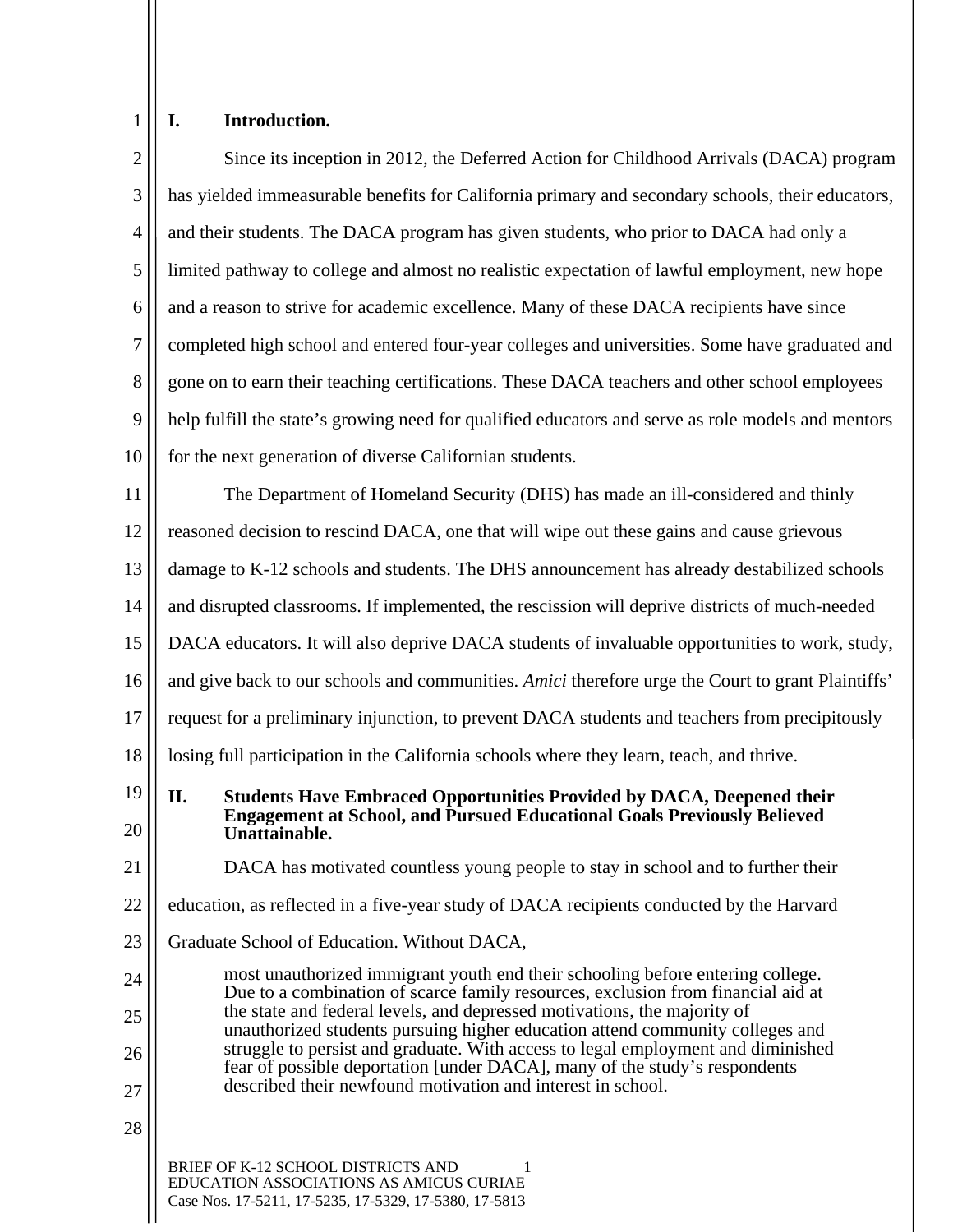1 2 Roberto G. Gonzales et al., *Taking Giant Leaps Forward: Experiences of a Range of DACA Beneficiaries at the 5-Year Mark*, Center for American Progress (June 22, 2017),

3 4 5 6 7 https://www.americanprogress.org/issues/immigration/reports/2017/06/22/434822/taking-giantleaps-forward. "DACA has been the impetus for many young people . . . to return to school. . . . Dozens of the respondents who had previously not finished high school told the authors that DACA was an important impetus to re-enroll in school and training programs." *Id.* DACA is therefore a demonstrated asset to K-12 matriculation rates.

8 9 10 11 12 13 14 15 16 **"I could finally serve my community."** This was the reaction of Angelica Reyes upon learning of DACA.<sup>1</sup> As a public school student in L.A., Reyes dreamed of becoming an educator, but felt that advanced academic opportunities were out of reach because she was undocumented. With DACA, "it felt like an opportunity. I could finally serve my community. And I could be an educator. DACA gave me a clear path to obtain the career I had been working towards." Once her DACA status was approved, she was able to get a job and pay for her tuition. She enrolled at UCLA and earned her teaching credential. Reyes is now a valued member of the teaching corps in the district where she herself was a student, Los Angeles Unified School District (LAUSD). Reyes teaches Advanced Placement U.S. History.

17 18 19 20 21 22 23 24 **"A doorway to college."** One interviewee received DACA while a high school student in Stockton's Lincoln Unified School District. In her own words, it changed her life. A good student, teachers would try to motivate her to prepare for college. But lacking immigration status, she felt college was out of reach. When she received DACA, however, it "gave [her] a doorway to college." Newly energized by the opportunities that DACA granted her, this young woman gained admission to the University of California where she is now a junior, majoring in psychology. DACA has made it possible for her to obtain employment to offset the cost of her education; she works for the University, so she contributes as an employee as well. Her goal is to

25

26 27 28 <u>1</u>  $1$  To provide the Court with an expanded understanding of how DACA has impacted California public education, numerous students, educators, graduates, and administrators have been interviewed in preparation of this brief. Interviewees self-identified and, where names are used, it is with their permission. Others asked not to be named because of the uncertainty of their DACA status. The education employers co-signing this brief do not track whether employees hold DACA status, nor did they participate in identifying interviewees.

BRIEF OF K-12 SCHOOL DISTRICTS AND 2 EDUCATION ASSOCIATIONS AS AMICUS CURIAE Case Nos. 17-5211, 17-5235, 17-5329, 17-5380, 17-5813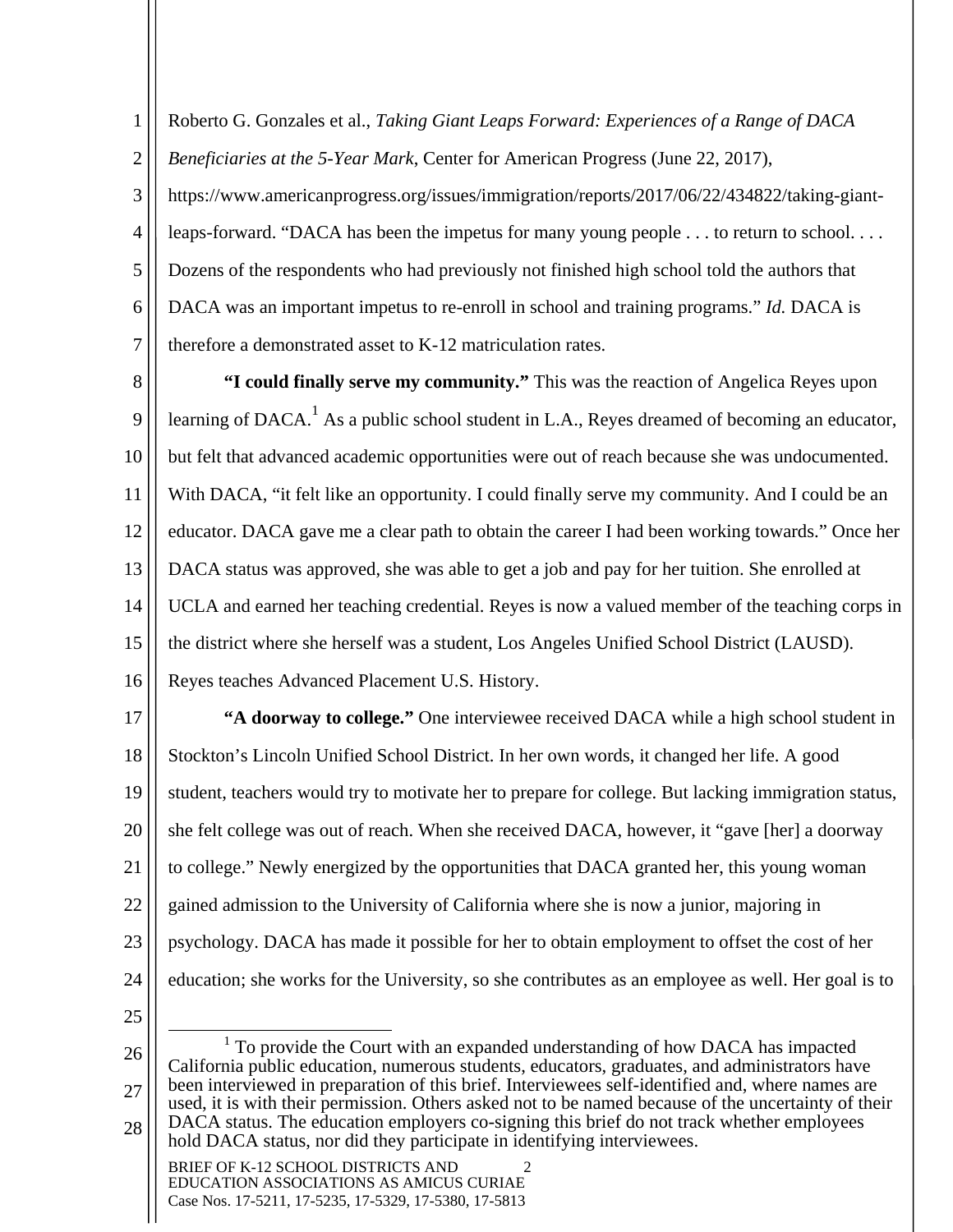1 2 3 earn a B.A. in psychology, then attend graduate school. The rescission of DACA—a decision made without regard for DACA's core purpose of promoting education—would cut short the dreams of this Stockton high school graduate to work as a school counselor.

4 5 6 7 8 9 10 11 12 **"The basic sense of human dignity."** An educator interviewed for this brief, Kateri Simpson, teaches at Oakland Unified School District (OUSD). Undocumented students and DACA recipients are part of the OUSD student body. Simpson has seen first-hand how DACA has motivated students to fully engage in school and work toward graduation because postgraduate opportunities like college were now within reach. The students "all of the sudden . . . had agency and advocacy . . . . They were able to work for themselves and that was such a powerful thing." Her students could stay in school and hold decently-paid employment. As Simpson says, "The basic sense of human dignity to be able to work for what you want—I don't think can be underestimated."

13 14 15 16 17 18 The experience of students like these in Los Angeles, Stockton, and Oakland are but several of many thousands. By opening the door to meaningful work and higher learning, DACA gave these young people a reason and the opportunity to succeed in their K-12 studies. If DACA is taken away, the achievements they have worked so hard to attain—attending a university, or pursuing a fulfilling career—will be lost as well. For DACA recipients still in high school, the opportunities that motivated young people like those described above will vanish.

19

#### **III. Rescinding DACA Will Significantly Harm California Public Schools.**

20 21 22 23 24 25 26 The harm caused by the rescission of DACA will not be borne by its recipients alone. The effects of the rescission will reverberate throughout communities, as the loss of DACA disrupts classrooms and destabilizes school districts. As their DACA status expires on different dates throughout the school year, DACA educators will vanish from classrooms to the distress of their K-12 students and to the measurable detriment of educational outcomes. The loss of these DACA educators will worsen already-serious teacher shortages, deprive students of mentors and role models, and deplete the teaching corps of much-needed diversity.

- 27
- 28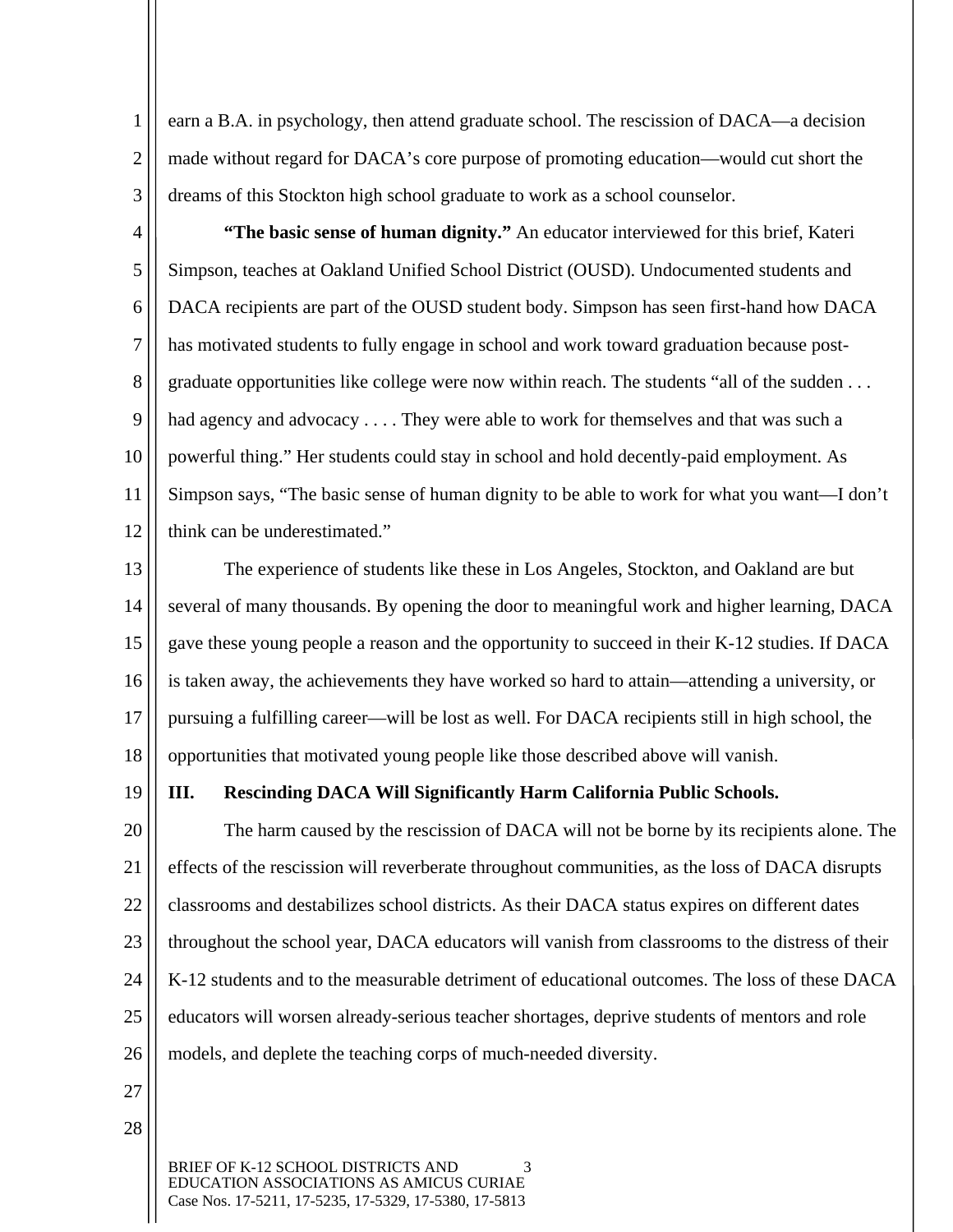#### **A. Terminating DACA traumatizes schoolchildren and destabilizes the learning environment.**

3 4 5 6 7 8 9 10 11 12 13 14 15 Administrators report that the announced termination of DACA is already harming schools by creating an atmosphere of anxiety and making it more difficult for fearful students to focus on their studies. Cindi Marten is the Superintendent of San Diego Unified School District (SDUSD), which has a majority Hispanic student population. When DACA became available in 2012, so many students were interested in the program that the district created a special DACA office to provide students with information, resources, and application assistance. The demand for these services was enormous. Since 2012, the district's DACA office has assisted students with approximately 5,000 DACA applications. Similarly, in 2013, the LAUSD Board of Education passed a resolution to establish a "DREAMers Program," to assist LAUSD students and graduates in obtaining the educational histories needed to support DACA applications. From 2013 to 2017, approximately 21,000 students and graduates availed themselves of this program. Programs like these demonstrate public K-12 education—although ignored entirely by DHS in its decision—to be at the very core of DACA.

16 17 18 19 20 21 22 23 24 25 The announced end of DACA has already caused great anxiety among the students at SDUSD. "Kids are worried about what's going to happen to them," Superintendent Marten said. The anxiety is not limited to students who have DACA or students who are immigrants. "People think this is just . . . an immigration issue. That's not what we're seeing. Teachers and principals are saying that kids are scared for their friends. They're also affected." Superintendent Marten spoke of one mother who found her daughter crying at home, fearful that her best friend would be deported. San Diego teachers similarly report that anxiety among the students transcends immigration status. While non-immigrant students are, in Superintendent Marten's words, "not afraid of being deported, they're afraid about their best friend or their best friend's mother. Every single student is affected."

26 27 28 Superintendent Marten sees how these student anxieties are harming learning conditions in San Diego schools. "Uncertainty destabilizes our schools," she said, and "as soon as you destabilize your school you're not delivering the quality of education that children deserve."

BRIEF OF K-12 SCHOOL DISTRICTS AND 4 EDUCATION ASSOCIATIONS AS AMICUS CURIAE Case Nos. 17-5211, 17-5235, 17-5329, 17-5380, 17-5813

1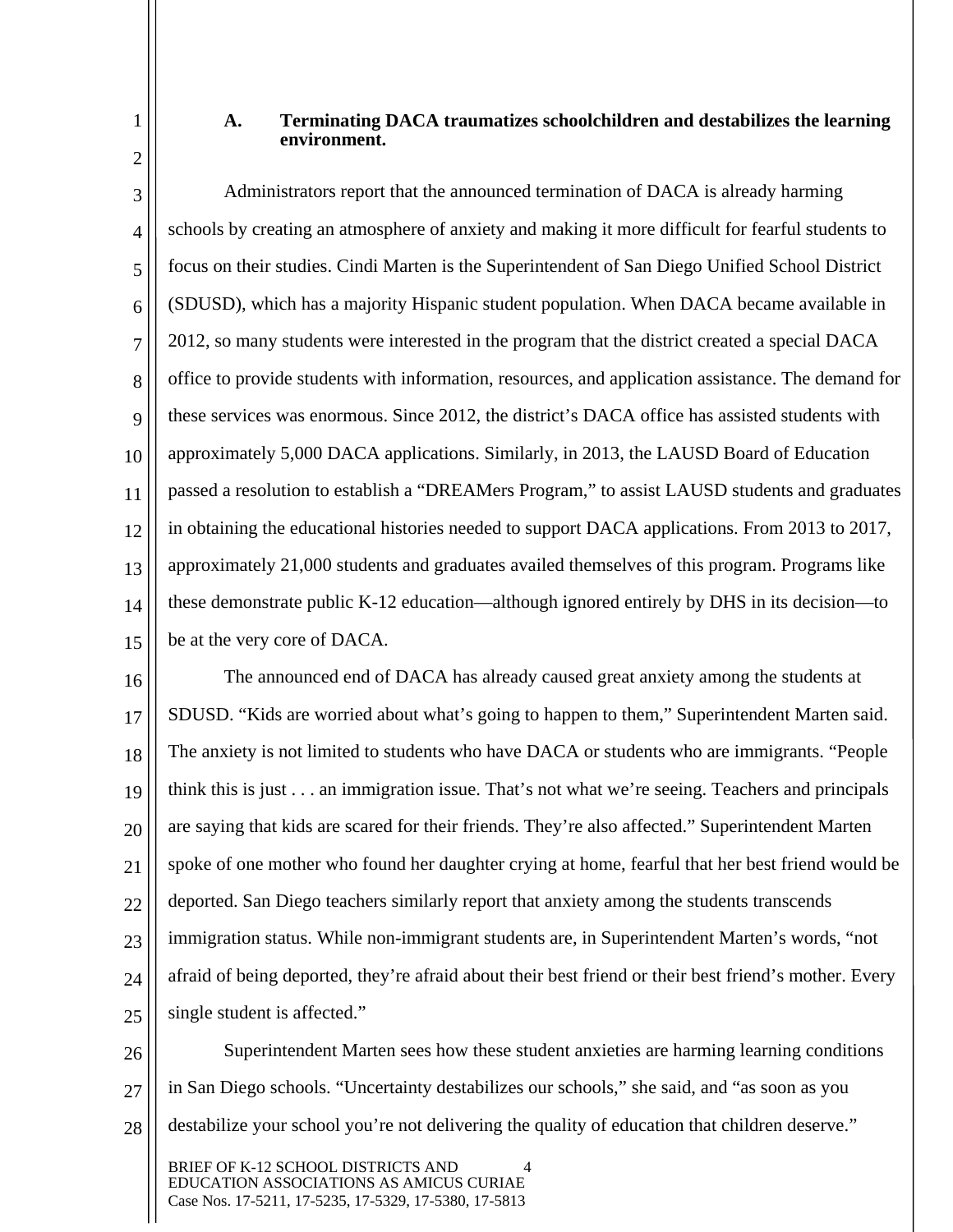1 2 3 Superintendent Marten emphasized that "kids can't learn unless they feel safe." She fears that "the educational outcomes for our students are going to be compromised because kids can't learn when they're feeling stressed. If they don't feel safe, they're not working."

4 5 6 7 8 9 10 11 12 13 14 15 16 17 18 19 20 21 22 23 24 25 26 LAUSD and its Superintendent Michelle King sent letters to schools, families, and employees denouncing the rescission of DACA and offering support, information, and resources. But even the leaders of our largest school districts cannot fully assuage the fear caused by the DHS decision. Sacramento City Unified School District Superintendent Jorge Aguilar reports that the impending loss of DACA is already causing considerable student anxiety. He has observed that this anxiety is "taking a toll on our ability to be able to provide the academic intervention necessary. Students are unable to focus on their academic achievement when they are experiencing the kind of trauma, anxiety and anguish that comes as a result of the ending of DACA." Indeed, such persistent anxiety can change a child's brain and negatively affect their physical, cognitive, and emotional development, which impacts their ability to learn effectively in school. National Scientific Council on the Developing Child, *Persistent Fear and Anxiety Can Affect Young Children's Learning and Development* (Center on the Developing Child, Harv. Univ., Working Paper No. 9, 2010), *available at* http://developingchild.harvard.edu/wpcontent/uploads/2010/05/Persistent-Fear-and-Anxiety-Can-Affect-Young-Childrens-Learningand-Development.pdf. The loss of DACA will mean thousands of K-12 educators are no longer able to teach. *See* Moriah Balingit, *As DACA winds down, 20,000 educators are in limbo,* Wash. Post, Oct. 25, 2017, at 7. And these valued DACA educators each hold individual expiration dates on their DACA status. A district, school, or classroom will not be able to anticipate or prepare students for their teachers' staggered, unpredictable departures—many times, mid-year, or at critical points like testing periods. Teacher turnover has long been shown to harm student academic achievement. Matthew Ronfeldt et al., *How Teacher Turnover Harms Student Achievement*, 50 Am. Educ. Res. J. 4, 31 (2013). Not only do the students of teachers who leave mid-year perform

- 27 worse academically, but the students of teachers who remain are also negatively impacted. *Id*.
- 28 Turnover causes a decline in student achievement school-wide because it can damage faculty

BRIEF OF K-12 SCHOOL DISTRICTS AND 5 EDUCATION ASSOCIATIONS AS AMICUS CURIAE Case Nos. 17-5211, 17-5235, 17-5329, 17-5380, 17-5813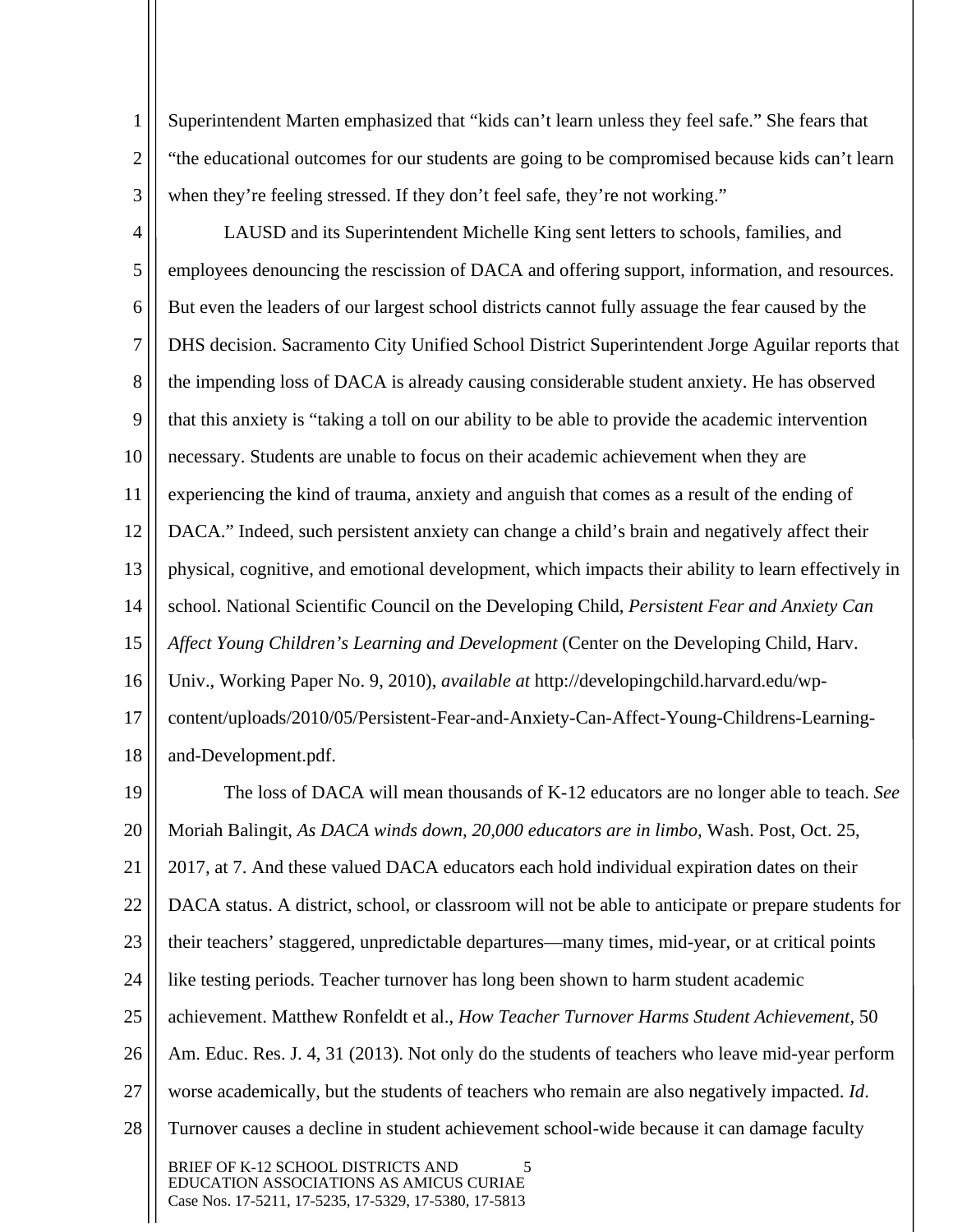3 morale, increase the workload of remaining teachers, and divert school district funds away from student programs to training new hires. *Id.* at 8, 32. These types of impacts are inevitable in California's public K-12 schools if the DACA program is terminated.

4

1

2

#### **B. The loss of DACA will worsen already severe teacher shortages.**

5 6 7 8 9 10 11 12 13 14 15 16 Throughout the country, states face a critical shortage of teachers. The U.S. Department of Education has found that "every state is dealing with shortages of teachers in key subject areas" in the 2017-18 school year. Valerie Strauss, *Teacher Shortages Affecting Every State As 2017-18 School Year Begins*, Wash. Post, Aug. 28, 2017. California is particularly hard-hit. Seventy-five percent of California school districts reported a shortage of qualified teachers in the 2016-17 school year. Fermin Leal, *State's Teacher Shortage Hitting 'Alarming Rates' for 2016-17, New Survey Says*, EdSource, Nov. 30, 2016, *available at* https://edsource.org/2016/states-teachershortage-hitting-alarming-rates-for-2016-17-new-survey-says/573497. DACA has helped school districts ease those shortages. Approximately 20,000 DACA recipients nationwide work in education, with approximately 5,000 in California alone. Balingit, *supra*, at 7. At a time when California and the nation can ill afford to lose teachers, the rescission of DACA will mean a significant loss of educational employees.

17 18 19 20 Superintendent Aguilar reports that Sacramento is a school district with a largely minority and immigrant population and is heavily impacted by the teacher shortage that is felt throughout the state. He is aware of educators and support professionals who are DACA recipients and he fears that the end of DACA will exacerbate the district's already-critical need for qualified staff.

21 22 23 24 25 26 27 Vicente Rodriguez was able to enter the University of California at Riverside when he received DACA. An aspiring educator, Rodriguez graduated with a degree in English and Ethnic Studies. He currently works as the Director of Social Services at a non-profit in Loma Linda where he coordinates its after-school program. Rodriguez knows excellent K-12 DACA teachers who stand to lose their employment with their status. Rodriguez points out that these are highly educated and skilled individuals who will likely choose to leave the United States to continue teaching, rather than remain and join the underground economy. Rodriguez's aim of teaching will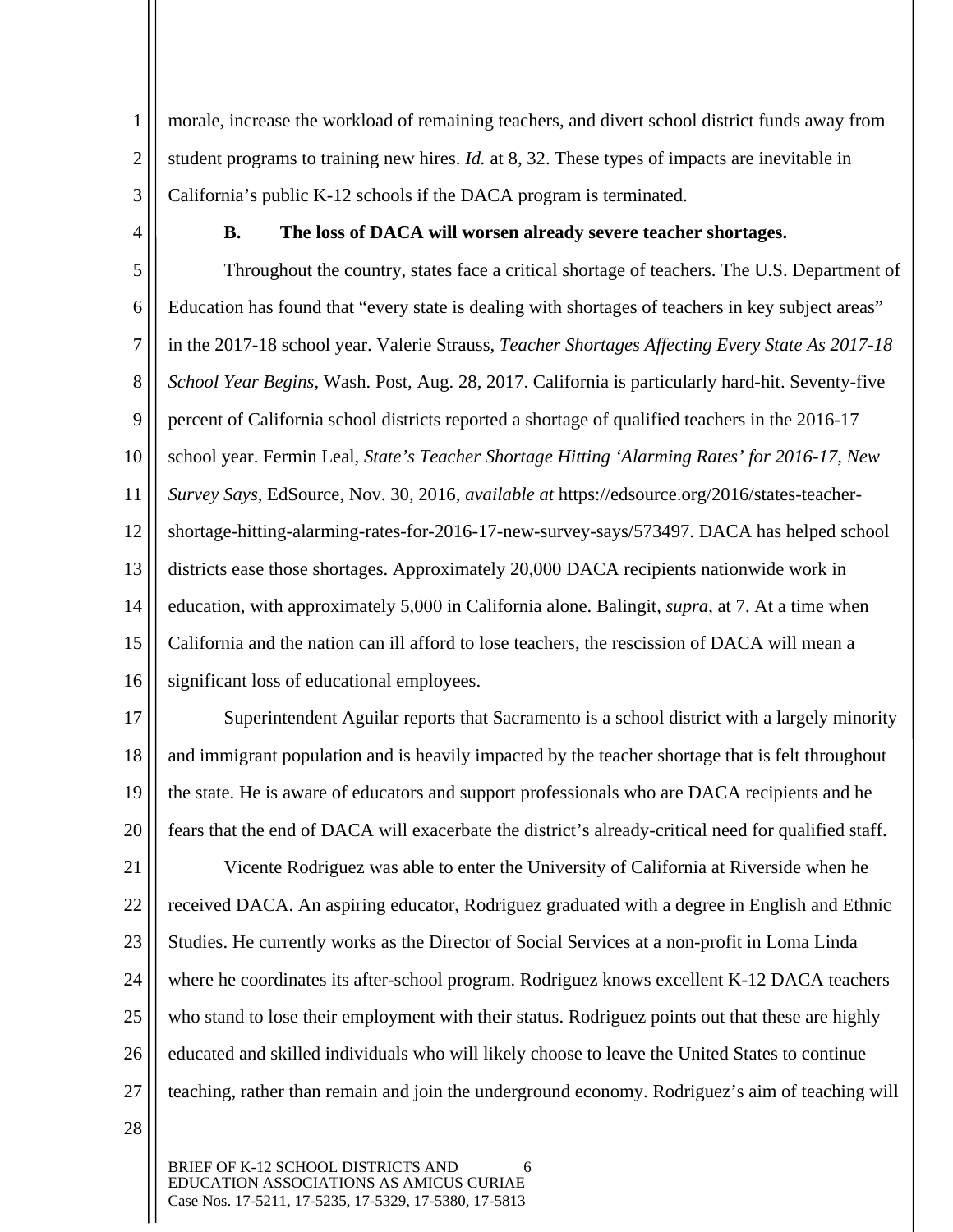1 2 also be cut short—his DACA expires before he will be able to complete a graduate teaching program.

3 4 5 6 7 8 9 10 An interviewed college student studying for a career in education shared that her DACA status expires in 2019, making it impossible to fulfill her dream of becoming a K-12 educator. Oakland teacher Kateri Simpson spoke of another student, one who was undocumented but aspired to teach. He had even dropped out of high school at one point, but obtained DACA and turned his life around. That student is now enrolled at the University of California with the aim of becoming a counselor, teacher, or principal to work with students like himself. But his contributions to K-12 public education will be foreclosed when his DACA expires, just a short time after he graduates college.

11 12 13 14 15 California has invested in the K-12 and higher education of these motivated young people whose professional aim is to give back, to educate students like themselves. The rescission of DACA will bar these aspiring educators from the classrooms that so urgently need them. The very support, instruction, and motivation that these aspiring educators received because of DACA, they are now poised to give back to our K-12 schools.

16

## **C. Ending DACA will hamper vital efforts to diversify the teaching profession.**

17 18 19 20 21 22 23 Numerous studies have shown that K-12 students benefit from teachers who are ethnically and culturally diverse. "Teachers of color are positive role models for all students in breaking down negative stereotypes and preparing students to live and work in a multiracial society. A more diverse teacher workforce can also supplement training in the culturally sensitive teaching practices most effective with today's student populations." U.S. Dept. of Educ., Office of Planning, Evaluation & Policy Dev., Policy & Program Studies Serv., *The State of Racial Diversity in the Educator Workforce* 1 (2016), *available at* 

24 25 26 27 28 BRIEF OF K-12 SCHOOL DISTRICTS AND 7 EDUCATION ASSOCIATIONS AS AMICUS CURIAE Case Nos. 17-5211, 17-5235, 17-5329, 17-5380, 17-5813 https://www2.ed.gov/rschstat/eval/highered/racial-diversity/state-racial-diversity-workforce.pdf. Having a teacher who reflects a minority student's own ethnicity has a particularly positive effect on the student's learning. There are "meaningful 'role model effects' when minority students are taught by teachers of the same race." Dan Goldhaber et al., The Center for Education Data & Research, Univ. of Wash. Bothell, *The Theoretical and Empirical Arguments*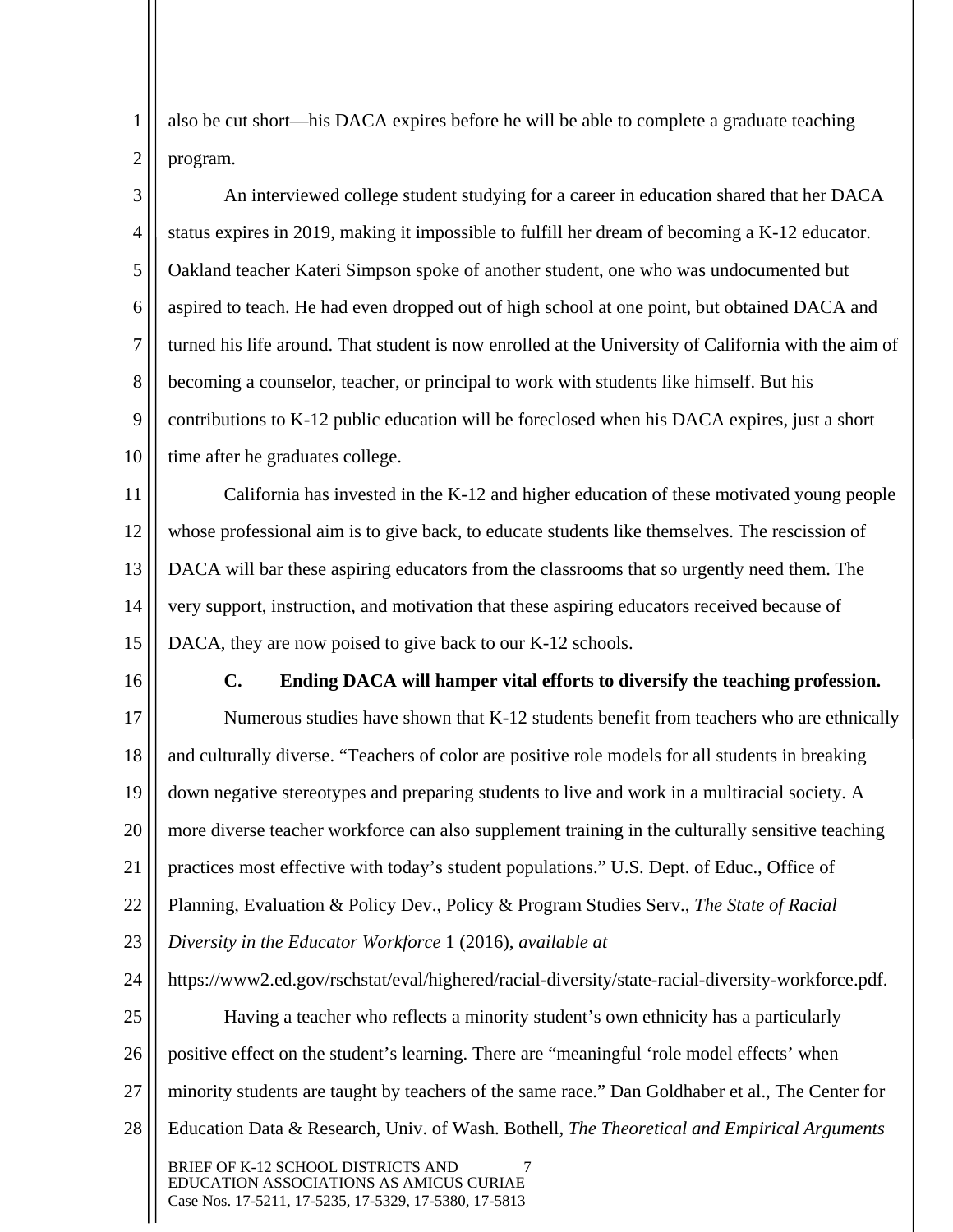1 2 3 4 5 6 7 8 9 10 11 12 13 *for Diversifying the Teacher Workforce: A Review of the Evidence*, 6 (2015), *available at* http://m.cedr.us/papers/working/CEDR%20WP%202015-9.pdf. These effects are not merely subjective, but have a concrete and "meaningful impact on student test scores." *Id.* at 3 "[A] larger presence of Black and Hispanic teachers [is linked] to improved treatment or outcomes for Black and Hispanic students along a variety of dimensions, including lower rates of exclusionary discipline, lower likelihood of placement in special education, and higher pass rates on standardized tests." Jason A. Grissom et al., *Teacher and Principal Diversity and the Representation of Students of Color in Gifted Programs: Evidence from National Data*, 117 The Elementary Sch. J. 396, 400 (2017) (internal citations omitted). Similarly, "non-English proficient Latino children revealed greater gains on a direct assessment of literacy . . . if their teacher was also Latino rather than Caucasian." Jason T. Downer et al., *Teacher-child Racial/Ethnic Match Within Pre-Kindergarten Classrooms and Children's Early School Adjustment*, Early Childhood Research Q., 4th Quarter 2016, at 36.

14 15 16 17 18 19 20 21 22 23 24 25 It is therefore critical for schools to hire teachers from minority backgrounds to keep pace with the country's growing immigrant population. Yet districts have had difficulty doing so. Between 2003 and 2012, "the increase in the percentage of Hispanic students [in the United States] far outpaced the modest increase in the percentage of Hispanic teachers." Goldhaber, *supra*, at 1 (2015) (internal citation omitted). A 2016 study by the U.S. Department of Education found that in 2011-12, 24 percent of American students were Hispanic, while only 8 percent of teachers were Hispanic. *The State of Racial Diversity in the Educator Workforce*, *supra*, at 5-6. California suffers from a particularly large disparity between the numbers of Hispanic students and Hispanic teachers, with most of the state facing over a 20 percent diversity gap between students and educators. Michael Hansen & Diana Quintero, *Teacher diversity gaps hit close to home for nearly everyone*, Brookings Inst. (Oct. 23, 2017), https://www.brookings.edu/blog/brown-center-chalkboard/2017/10/23/teacher-diversity-gaps-hit-

- 26 close-to-home-for-nearly-everyone. The disparity between the increased need for Hispanic
- 27 teachers, and the lagging number of Hispanic teachers that districts are able to hire, is only
- 28

BRIEF OF K-12 SCHOOL DISTRICTS AND 8 EDUCATION ASSOCIATIONS AS AMICUS CURIAE Case Nos. 17-5211, 17-5235, 17-5329, 17-5380, 17-5813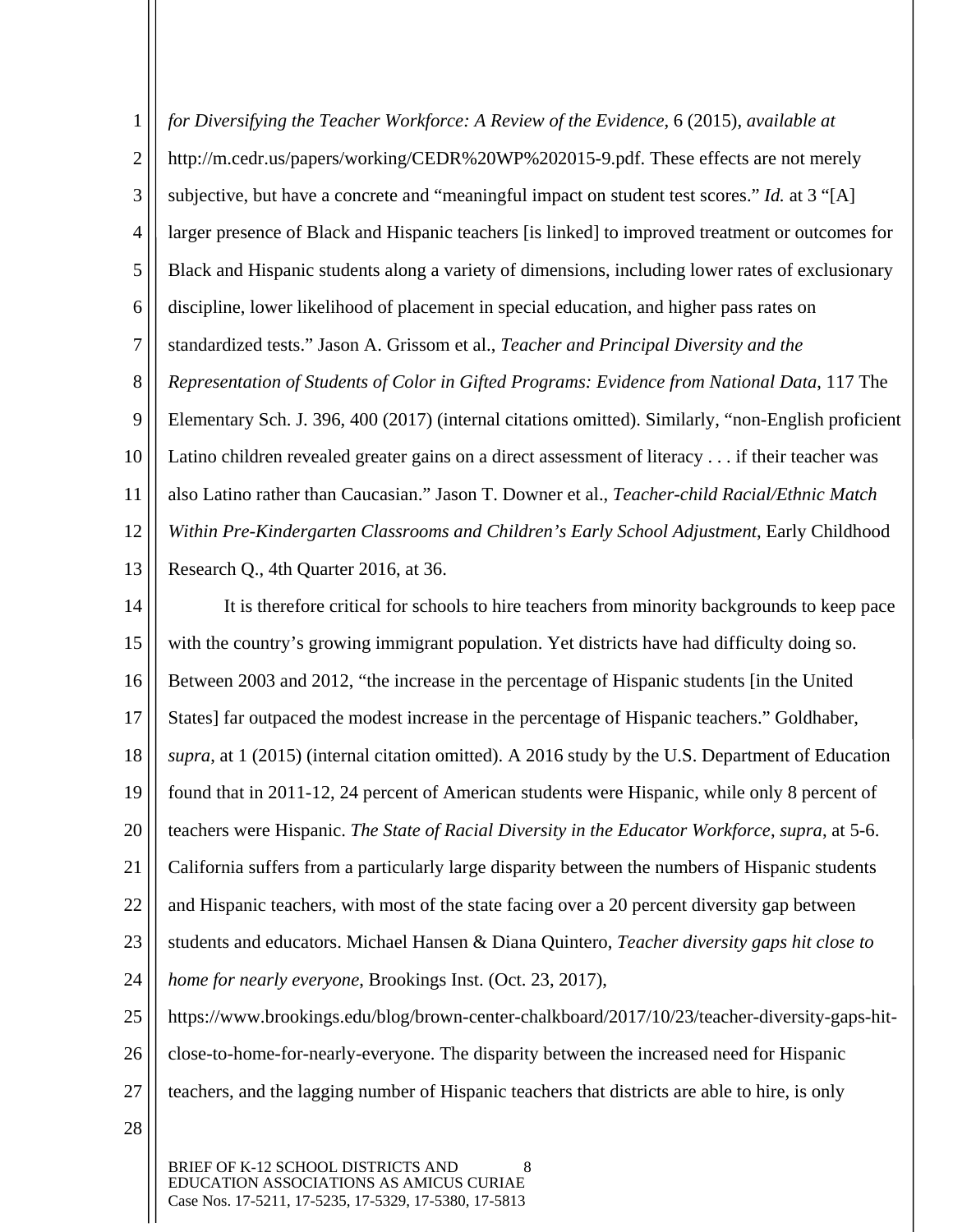1 2 expected to grow: "students of color are expected to make up 56 percent of the student population by 2024." *The State of Racial Diversity in the Educator Workforce*, *supra*, at 1.

3 4 5 6 School districts thus have a critical need to hire an increasing number of Hispanic teachers in order to serve the needs of their expanding Hispanic student populations. DACA teachers have helped to meet this growing need, given that close to 80 percent of DACA recipients were born in Mexico. U.S. Citizenship & Immigration Servic*es, Approximate Active DACA Recipients:* 

7 *Country of Birth* 1 (Sept. 4, 2017), *available at* 

8 9 https://www.uscis.gov/sites/default/files/USCIS/Resources/Reports%20and%20Studies/Immigrati on%20Forms%20Data/All%20Form%20Types/DACA/daca\_population\_data.pdf. Indeed, some

10 school districts have specifically recruited DACA recipients. *See, e.g.,* Alexia Fernandez

11 Campbell, *DACA immigrants are teaching American children. What happens after they're gone?*,

12 Vox (Sept. 15, 2017), https://www.vox.com/policy-and-politics/2017/9/15/16306972/daca-

13 teachers-dreamers.

14 15 16 17 18 19 20 21 Many DACA educators acknowledge that their background makes them especially important resources for their students, and have been drawn to the teaching profession because of their desire to fill those roles. For example, Angelica Reyes, who teaches AP U.S. History in South Central Los Angeles, says many of her students come from immigrant backgrounds. Some of the students at her school are undocumented. Reyes believes that because she can understand the experiences of her students, she is uniquely able to teach them. She knows how to make American history relevant to them, because she can empathize with and incorporate their perspectives.

22 23 24 25 26 27 Similarly, DACA educator Jaime Ballesteros said that he became a teacher specifically because he knew he could reach immigrant and minority students: "I wanted to amplify the voices of students and families who shared both my story and values. I wanted to ensure that there would be even just one less child who felt isolated and helpless because of his or her immigration status." Ginette Magaña, *DACAmented Teachers: Educating and Enriching Their Communities*, White House Blog (Aug. 4, 2015),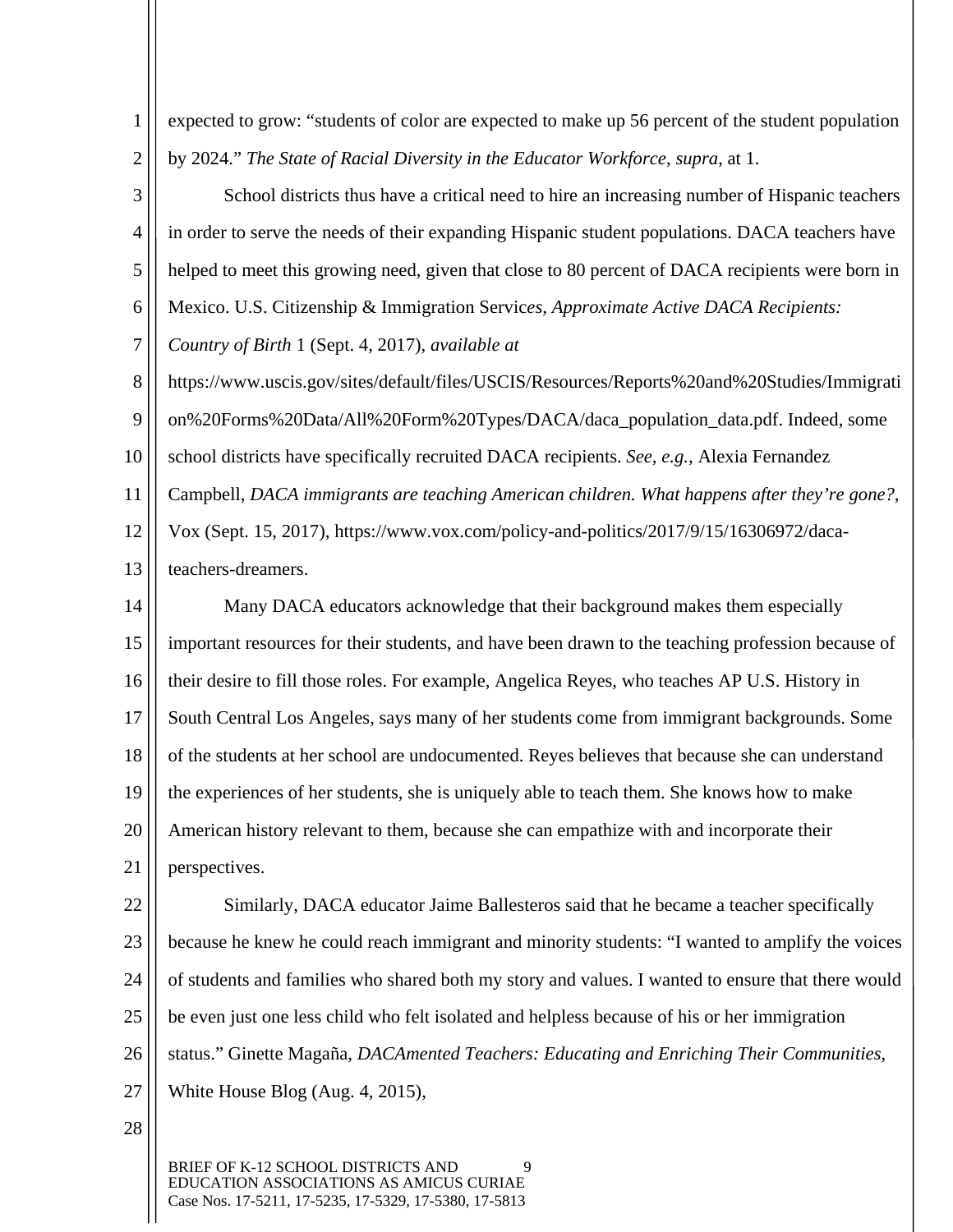1 2 https://obamawhitehouse.archives.gov/blog/2015/08/04/dacamented-teachers-educating-andenriching-their-communities.

3 4 5 6 7 8 One of the DACA educators interviewed for this brief became a public middle and high school math teacher in Los Angeles because he felt he could be particularly effective with immigrant students who share his background. He is open with students about his immigration status and his childhood in an economically depressed immigrant community. He believes his openness helps students to feel safe so they can focus on their studies. He believes that students trust him as a mentor and confidante in ways that help their morale and academic progress.

9 10 11 12 The end of the DACA program will mean that California schools will lose qualified, committed teachers. Their students, meanwhile, will lose trusted mentors and role models who are able to understand a shared background. These are losses that our schools and students can illafford to bear.

13 14

15

16

17

18

## **IV. DHS Entirely Failed to Consider the Promotion of Education, a Core Element of the DACA Program, When It Decided to Rescind DACA.**

None of the vital concerns discussed here were considered by DHS when it decided to rescind DACA. Despite education being a core element of the DACA program, DHS gave no consideration to any education concerns whatsoever. This flagrant omission undermines any argument that DHS undertook a reasoned analysis in making its decision.

19 20 21 22 23 24 25 26 27 An agency's decision to rescind a rule is invalid under the Administrative Procedure Act (APA) if it is "arbitrary" and "capricious." 5 U.S.C. § 706(2)(A); *see Motor Vehicle Mfrs. Ass'n of U.S., Inc. v. State Farm Mut. Auto. Ins. Co.*, 463 U.S. 29, 49-51 (1983) (finding a rule rescission was arbitrary and capricious because the agency did not show sufficient analysis of the change in policy). An agency is obligated to supply a reasoned analysis of its decision to rescind a rule based on the consideration of relevant factors, and "an agency [decision] would be arbitrary and capricious if the agency has . . . entirely failed to consider an important aspect of the problem." *Motor Vehicle Mfrs. Ass'n*, 463 U.S. at 43. A reasoned analysis cannot disregard the facts and circumstances that underlay the prior agency action being revoked. *See Organized Vill.* 

28

BRIEF OF K-12 SCHOOL DISTRICTS AND 10 EDUCATION ASSOCIATIONS AS AMICUS CURIAE Case Nos. 17-5211, 17-5235, 17-5329, 17-5380, 17-5813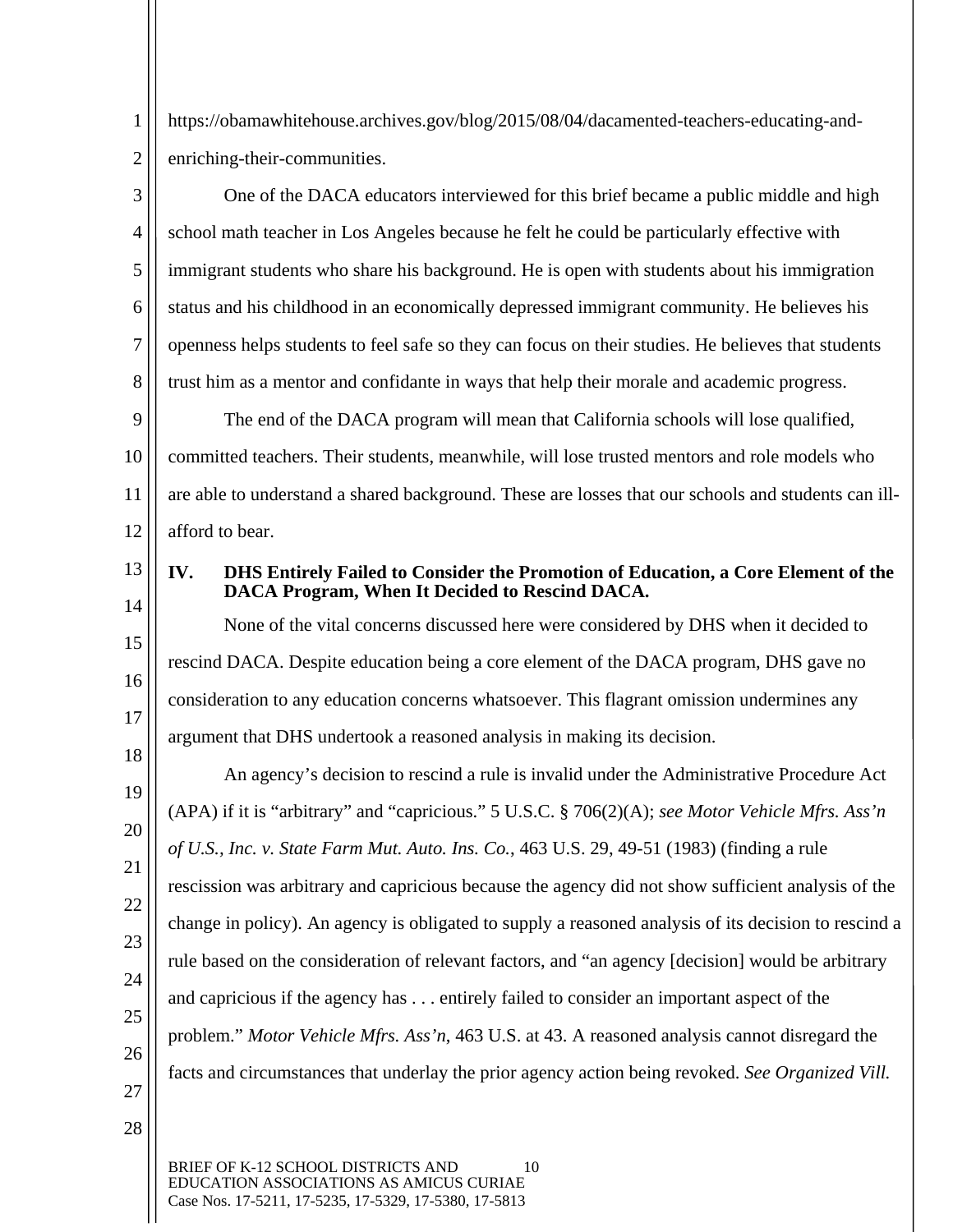1 2 *of Kake v. U.S. Dep't of Agric.*, 795 F.3d 956, 968 (9th Cir. 2015) (citing *FCC v. Fox Television Stations, Inc.*, 556 U.S. 502, 516 (2009)).

3 4 5 6 7 8 9 Plaintiffs have identified many relevant considerations that were disregarded by DHS in its rescission of DACA. *See, e.g.*, Univ. of Cal. Compl. ¶¶ 12, 54 (stating that Defendants failed to consider the previous administration's arguments as to why DACA is lawful); State of Cal. Compl. ¶ 108 (noting that Defendants did not address DHS's previous rationale regarding the use of prosecutorial discretion to focus limited resources on priority individuals). In addition, DHS gave no consideration to the critical policy determinations concerning the promotion of K-12 education and DACA recipients' contributions to society that are central to the DACA program.

10 11 12 13 14 15 16 17 18 19 20 DACA derived from the Secretary of Homeland Security's broad statutory authority to "[e]stablish[] national immigration enforcement policies and priorities." 6 U.S.C. § 202(5). In the 2012 DACA Memorandum, the Secretary premised DACA in part on the determination that U.S. immigration law is not "designed to remove productive young people" of whom many "have already contributed to our country in significant ways." Memorandum from Janet Napolitano, Sec'y of DHS, to David Y. Aguilar, Acting Comm'r, CBP, et al., *Exercising Prosecutorial Discretion with Respect to Individuals Who Came to the United States as Children*, at 2 (June 15, 2012), https://www.dhs.gov/xlibrary/assets/s1-exercising-prosecutorial-discretion-individualswho-came-to-us-as-children.pdf. The Memorandum conditioned eligibility for relief on whether the applicant "is currently in school, has graduated from high school, [or] has obtained a general education development certificate . . . ." *Id*. at 1. Thus, education is core to the DACA program.

21 22 23 24 25 26 27 28 DHS's limited justification for rescinding DACA makes no reference to these important policy considerations. Not only has DACA granted deferred action to young people committed to their education, it has the practical effect of enabling hundreds of thousands of those individuals to pursue higher-level degrees, grow the U.S. economy, and give back to society in innumerable ways, including by becoming educators themselves. By entirely failing to consider DACA's policy of promoting education or the impact that rescinding DACA would have on public education and DACA recipients' contributions to society, DHS acted arbitrarily and capriciously. *See Organized Vill. of Kake*, 795 F.3d at 968.

BRIEF OF K-12 SCHOOL DISTRICTS AND 11 EDUCATION ASSOCIATIONS AS AMICUS CURIAE Case Nos. 17-5211, 17-5235, 17-5329, 17-5380, 17-5813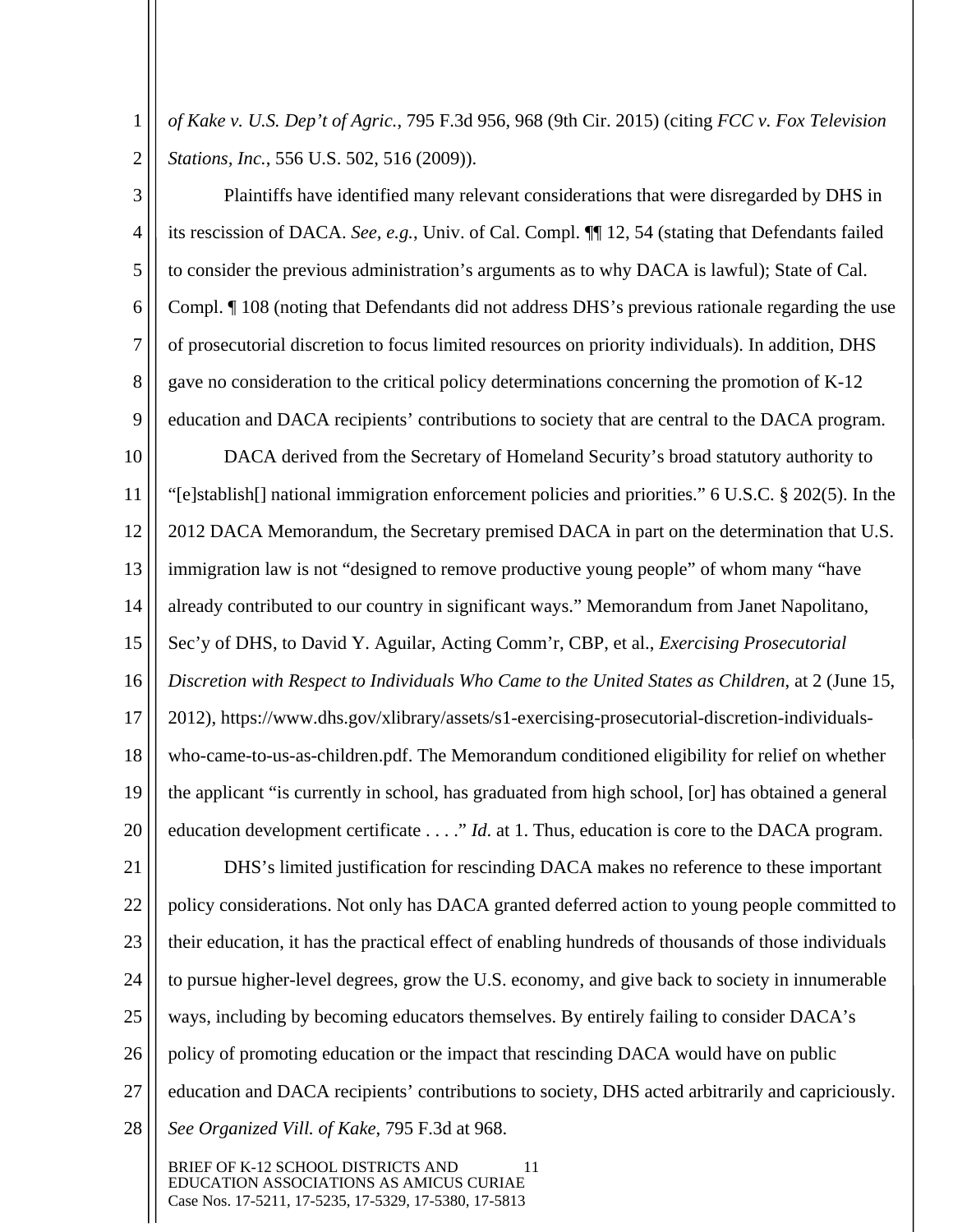# **V. Conclusion.**

| $\overline{2}$ |                                                                                                                                        |     | The rescission of DACA will do serious harm to California's K-12 schools and students.            |
|----------------|----------------------------------------------------------------------------------------------------------------------------------------|-----|---------------------------------------------------------------------------------------------------|
| 3              | DACA gives young people a reason and an opportunity to succeed in school. By taking away the                                           |     |                                                                                                   |
| $\overline{4}$ | prospect of advanced learning and gainful employment, DACA rescission will rob society of the                                          |     |                                                                                                   |
| 5              | contributions of motivated, invested DACA recipients. DACA recipients who have already                                                 |     |                                                                                                   |
| 6              |                                                                                                                                        |     | completed their studies will lose the ability to obtain legal employment, squandering not only    |
| 7              |                                                                                                                                        |     | their own hard work, but the resources that their schools and teachers have invested in them. The |
| 8              |                                                                                                                                        |     | end of DACA would also deprive school districts of qualified teachers and mentors, diminish       |
| 9              |                                                                                                                                        |     | diversity in the teaching corps, and destabilize school environments. To prevent these harms, and |
| 10             |                                                                                                                                        |     | to allow schools and students to succeed, <i>Amici</i> respectfully request that the Court grant  |
| 11             | Plaintiffs' request for a preliminary injunction.                                                                                      |     |                                                                                                   |
| 12             | Dated: November 1, 2017                                                                                                                |     | Respectfully submitted,                                                                           |
| 13             |                                                                                                                                        | By: | /s/ Emma Leheny                                                                                   |
| 14             |                                                                                                                                        |     | Emma Leheny (196167)<br>Alice O'Brien (180208)                                                    |
| 15             |                                                                                                                                        |     | <b>National Education Association</b>                                                             |
| 16             |                                                                                                                                        |     | 1201 16th Street, N.W.<br>Washington, D.C. 20036                                                  |
|                |                                                                                                                                        |     | Tel: (202) 822-7035                                                                               |
| 17             |                                                                                                                                        |     | Fax: (202) 822-7033                                                                               |
| 18             |                                                                                                                                        |     | eleheny@nea.org<br>aobrien@nea.org                                                                |
| 19             |                                                                                                                                        |     | <b>Attorneys for National Education Association</b>                                               |
| 20             |                                                                                                                                        |     | Abhas Hajela (173155)                                                                             |
| 21             |                                                                                                                                        |     | Capitol Advisors, LLC<br>925 L Street, Suite 1200                                                 |
| 22             |                                                                                                                                        |     | Sacramento, CA 95814                                                                              |
|                |                                                                                                                                        |     | Tel: (916) 719-9438                                                                               |
| 23             |                                                                                                                                        |     | Fax: (916) 443-7468<br>abe@capitoladvisors.org                                                    |
| 24             |                                                                                                                                        |     | Attorney for Association of California School<br>Administrators                                   |
| 25             |                                                                                                                                        |     |                                                                                                   |
| 26             |                                                                                                                                        |     |                                                                                                   |
| 27             |                                                                                                                                        |     |                                                                                                   |
| 28             |                                                                                                                                        |     |                                                                                                   |
|                | BRIEF OF K-12 SCHOOL DISTRICTS AND<br>EDUCATION ASSOCIATIONS AS AMICUS CURIAE<br>Case Nos. 17-5211, 17-5235, 17-5329, 17-5380, 17-5813 |     | 12                                                                                                |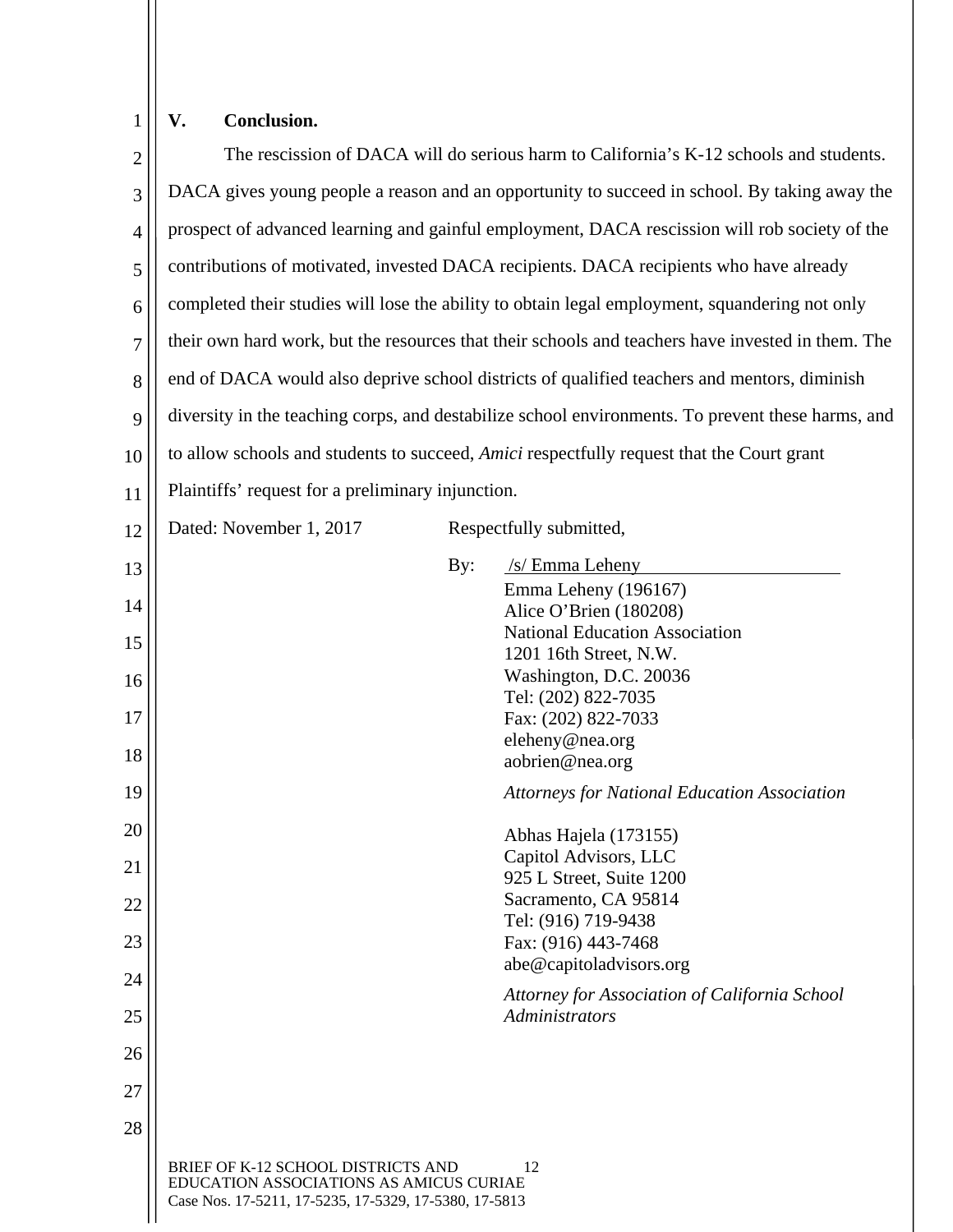| 1<br>$\overline{2}$ | Andra M. Donovan (177792)<br>San Diego Unified School District                                                                                       |
|---------------------|------------------------------------------------------------------------------------------------------------------------------------------------------|
| 3                   | 4100 Normal Street, Room 2148<br>San Diego, CA 92103                                                                                                 |
| 4                   | Tel: (619) 725-5630<br>Fax: (619) 725-5639                                                                                                           |
| 5                   | adonovan@sandi.net                                                                                                                                   |
| 6                   | Attorney for Berkeley Unified School District,<br>Moreno Valley Unified School District, San Diego<br>Unified School District, and West Contra Costa |
| 7                   | <b>Unified School District</b>                                                                                                                       |
| 8                   | Kathryn M. Sheffield (218407)                                                                                                                        |
| 9                   | California Faculty Association<br>980 9th Street, Suite 2250                                                                                         |
| 10                  | Sacramento, CA 95814                                                                                                                                 |
| 11                  | Tel: (916) 441-4848                                                                                                                                  |
|                     | Fax: (916) 441-3513<br>ksheffield@calfac.org                                                                                                         |
| 12                  | <b>Attorney for California Faculty Association</b>                                                                                                   |
| 13                  | Glenn Rothner (67353)                                                                                                                                |
| 14                  | Rothner, Segall & Greenstone                                                                                                                         |
| 15                  | 510 South Marengo Avenue                                                                                                                             |
|                     | Pasadena, CA 91101                                                                                                                                   |
| 16                  | Tel: (626) 796-7555                                                                                                                                  |
|                     | Fax: (626) 577-0124                                                                                                                                  |
| 17                  | grothner@rsglabor.com                                                                                                                                |
| 18                  | Attorney for California Federation of Teachers                                                                                                       |
| 19                  | Elaine M. Yama-Garcia (182210)                                                                                                                       |
| 20                  | D. Michael Ambrose (274952)<br>California School Boards Association                                                                                  |
| 21                  | <b>Education Legal Alliance</b>                                                                                                                      |
| 22                  | 3251 Beacon Boulevard<br>Sacramento, CA 95691                                                                                                        |
| 23                  | Tel: (800) 266-3382<br>Fax: (916) 374-3407                                                                                                           |
| 24                  | eyama-garcia@csba.org                                                                                                                                |
|                     | mambrose@csba.org                                                                                                                                    |
| 25                  | Attorneys for California School Boards Association                                                                                                   |
| 26                  |                                                                                                                                                      |
| 27                  |                                                                                                                                                      |
| 28                  |                                                                                                                                                      |
|                     | BRIEF OF K-12 SCHOOL DISTRICTS AND<br>13<br>EDUCATION ASSOCIATIONS AS AMICUS CURIAE<br>Case Nos. 17-5211, 17-5235, 17-5329, 17-5380, 17-5813         |

 $\overline{\phantom{a}}$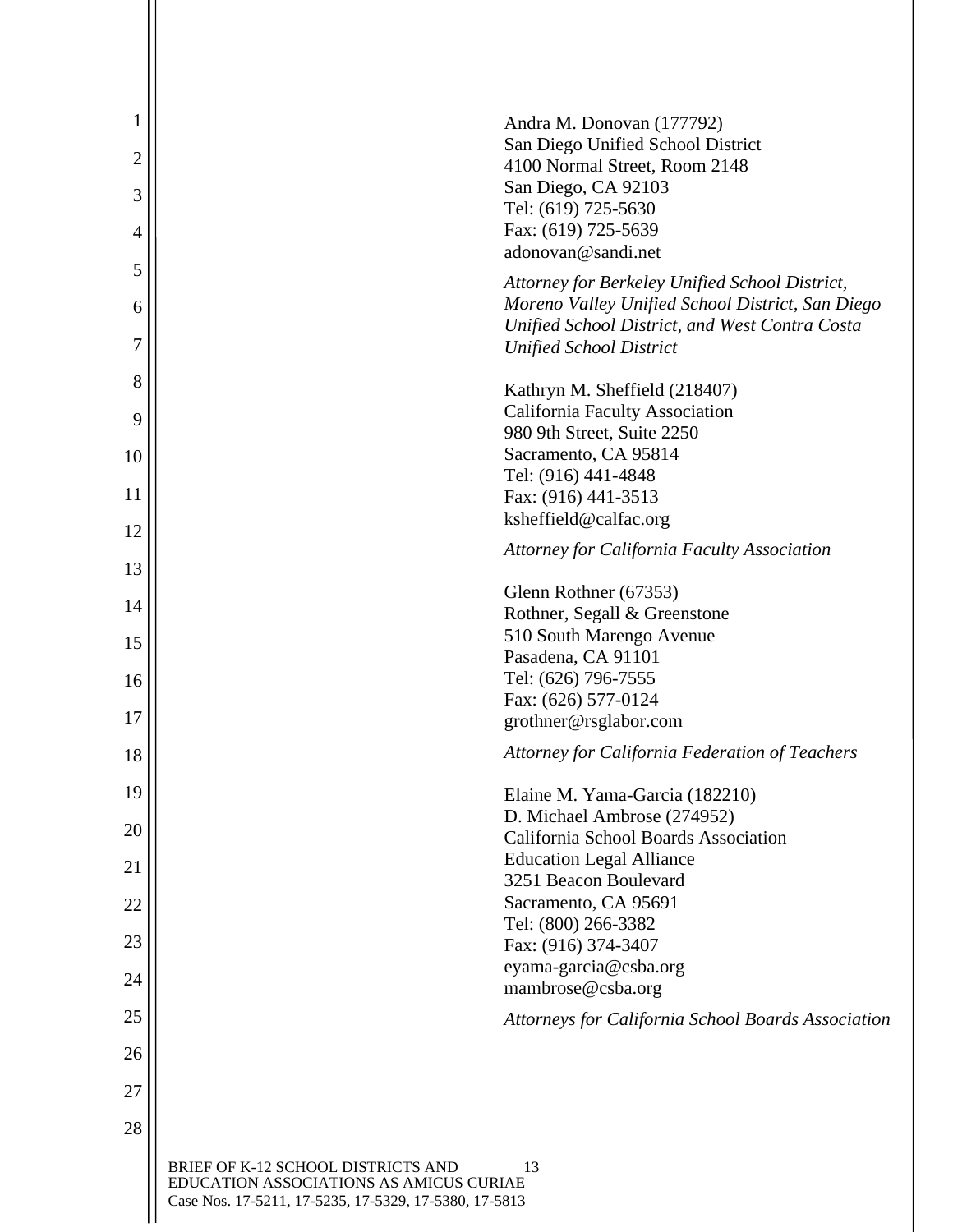| 1              | Laura P. Juran (199978)                                                             |
|----------------|-------------------------------------------------------------------------------------|
| $\overline{c}$ | Jean Shin (228423)                                                                  |
|                | <b>California Teachers Association</b><br>1705 Murchison Drive                      |
| 3              | Burlingame, CA 94010                                                                |
| 4              | Tel: (650) 552-5440<br>Fax: (650) 552-5019                                          |
| 5              | ljuran@cta.org                                                                      |
| 6              | jshin@cta.org                                                                       |
| 7              | <b>Attorneys for California Teachers Association</b>                                |
| 8              | Vibiana M. Andrade (98333)                                                          |
|                | Los Angeles County Office of Education<br>9300 Imperial Highway                     |
| 9              | Downey, CA 90242                                                                    |
| 10             | Tel: (562) 922-6123                                                                 |
| 11             | Fax: (562) 469-4334<br>andrade vibiana@lacoe.edu                                    |
| 12             | Attorney for Los Angeles County Superintendent of                                   |
| 13             | Schools and Los Angeles County Board of Education                                   |
| 14             | David Holmquist (179872)                                                            |
|                | Devora Navera Reed (188675)<br>Los Angeles Unified School District                  |
| 15             | 333 South Beaudry Avenue, 20th Floor                                                |
| 16             | Los Angeles, CA 90017                                                               |
| 17             | Tel: (213) 241-7600                                                                 |
|                | Fax: (213) 241-8444<br>david.holmquist@lausd.net                                    |
| 18             | devora.naverareed@lausd.net                                                         |
| 19             | Attorneys for Los Angeles Unified School District                                   |
| 20             | Michael L. Smith (217751)                                                           |
| 21             | <b>Oakland Unified School District</b>                                              |
|                | 1000 Broadway, Suite 680<br>Oakland, CA 94607                                       |
| 22             | Tel: (510) 879-8696                                                                 |
| 23             | Fax: (510) 879-4046                                                                 |
| 24             | mike.smith@ousd.org                                                                 |
| 25             | Attorney for Oakland Unified School District                                        |
| 26             |                                                                                     |
| 27             |                                                                                     |
| 28             |                                                                                     |
|                | BRIEF OF K-12 SCHOOL DISTRICTS AND<br>14<br>EDUCATION ASSOCIATIONS AS AMICUS CURIAE |

Case Nos. 17-5211, 17-5235, 17-5329, 17-5380, 17-5813

 $\mathbf{I}$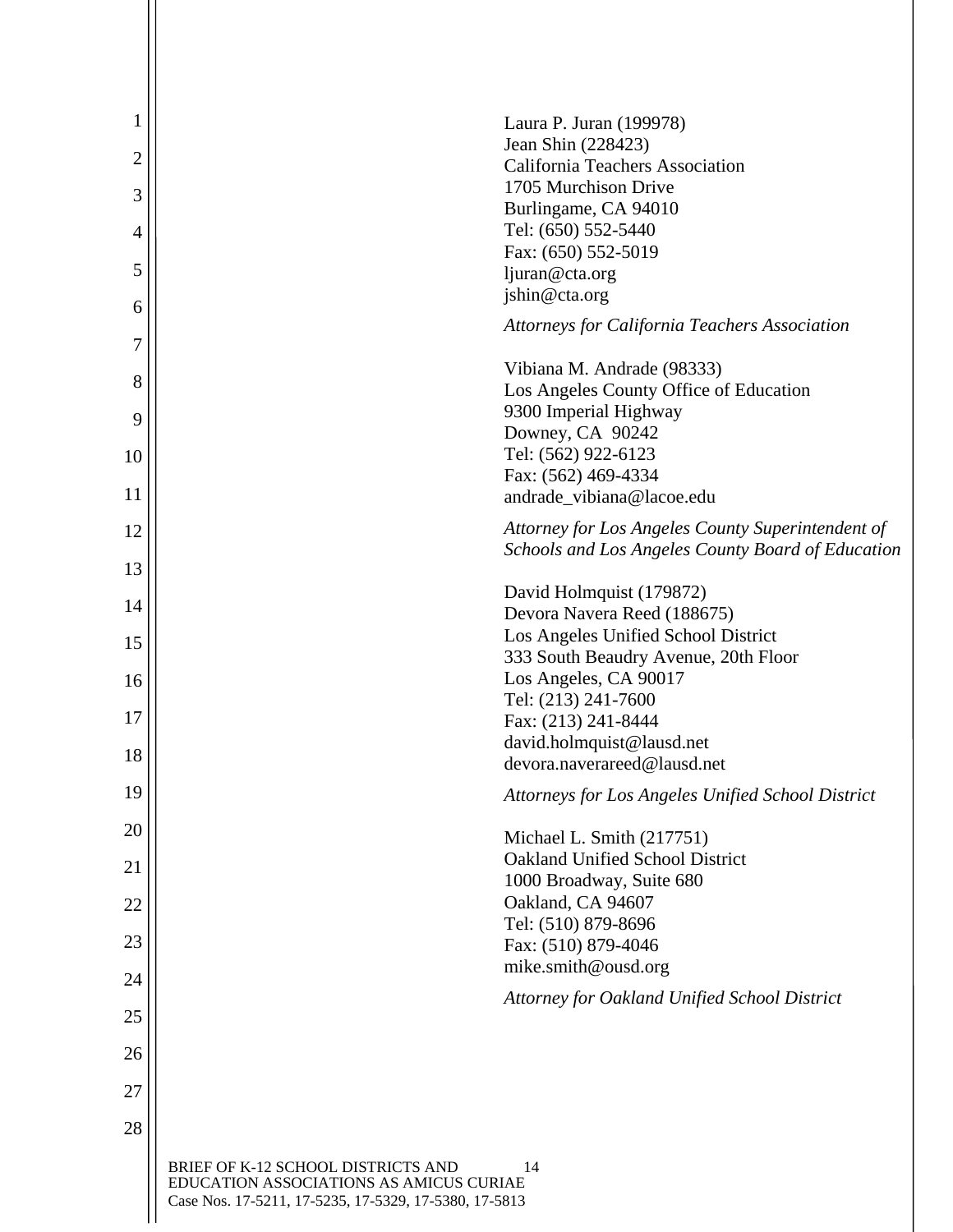| $\mathbf{1}$     | Raoul Bozio (212073)                                                                                                                         |
|------------------|----------------------------------------------------------------------------------------------------------------------------------------------|
| $\overline{2}$   | Sacramento City Unified School District<br>5735 47th Avenue                                                                                  |
| $\mathfrak{Z}$   | Sacramento, CA 95824<br>Tel: (916) 643-9097                                                                                                  |
| $\overline{4}$   | Fax: (916) 399-2020                                                                                                                          |
| 5                | Raoul-bozio@scusd.edu<br>Attorney for Sacramento City Unified School                                                                         |
| 6                | District                                                                                                                                     |
| $\boldsymbol{7}$ |                                                                                                                                              |
| 8                |                                                                                                                                              |
| 9                |                                                                                                                                              |
| 10               |                                                                                                                                              |
| 11               |                                                                                                                                              |
| 12               |                                                                                                                                              |
| 13               |                                                                                                                                              |
| 14               |                                                                                                                                              |
| 15               |                                                                                                                                              |
| 16               |                                                                                                                                              |
| 17               |                                                                                                                                              |
| 18               |                                                                                                                                              |
| 19               |                                                                                                                                              |
| 20               |                                                                                                                                              |
| 21               |                                                                                                                                              |
| 22               |                                                                                                                                              |
| 23               |                                                                                                                                              |
| 24               |                                                                                                                                              |
| 25               |                                                                                                                                              |
| 26               |                                                                                                                                              |
| 27               |                                                                                                                                              |
| 28               |                                                                                                                                              |
|                  | BRIEF OF K-12 SCHOOL DISTRICTS AND<br>15<br>EDUCATION ASSOCIATIONS AS AMICUS CURIAE<br>Case Nos. 17-5211, 17-5235, 17-5329, 17-5380, 17-5813 |